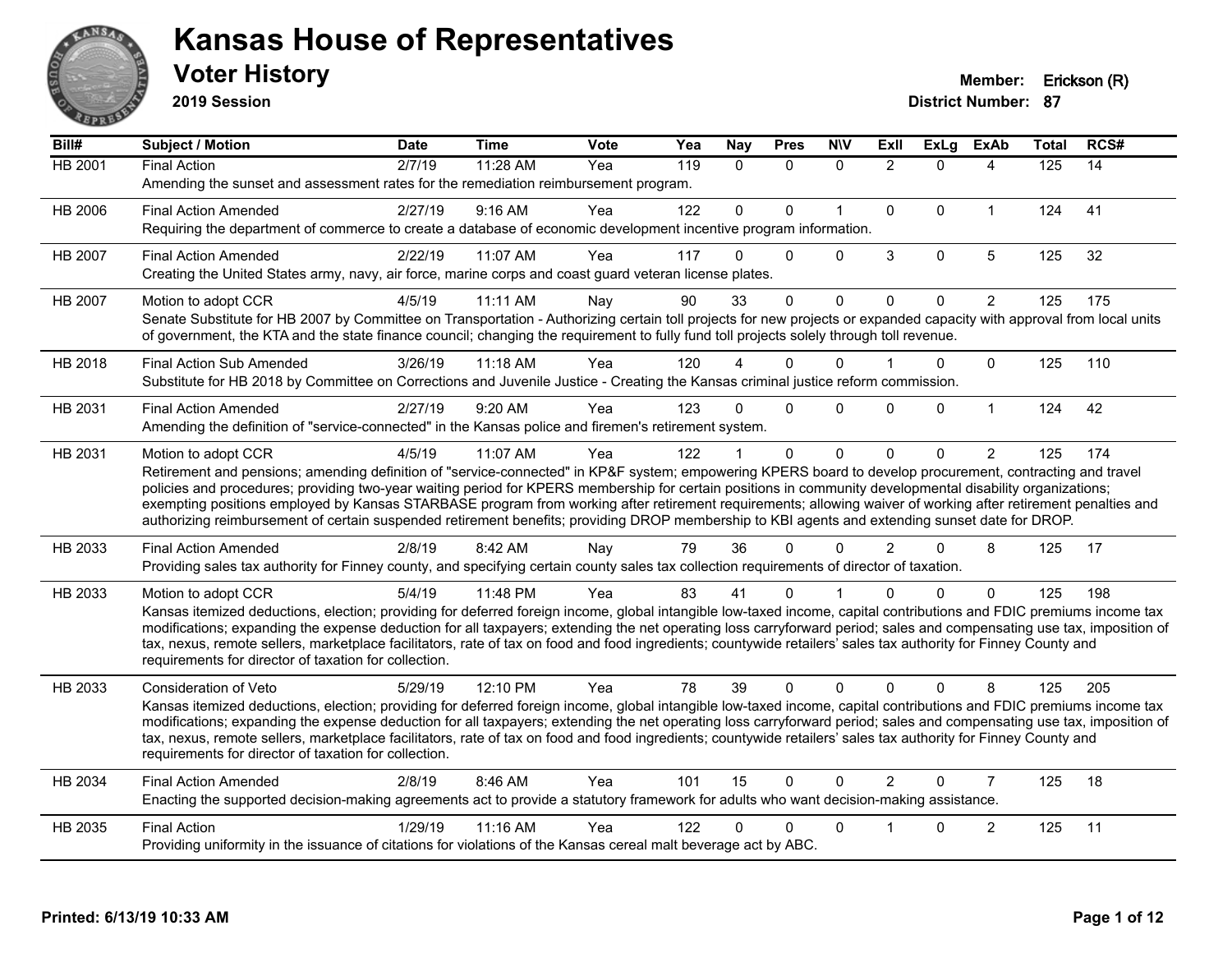

**2019 Session**

**Voter History Member: Erickson (R)** 

| Bill#          | Subject / Motion                                                                                                                                                 | <b>Date</b> | <b>Time</b> | <b>Vote</b> | Yea | <b>Nay</b>     | <b>Pres</b>  | <b>NIV</b>   | <b>Exll</b>    | ExLg         | <b>ExAb</b>    | <b>Total</b> | RCS# |
|----------------|------------------------------------------------------------------------------------------------------------------------------------------------------------------|-------------|-------------|-------------|-----|----------------|--------------|--------------|----------------|--------------|----------------|--------------|------|
| <b>HB 2035</b> | Motion to Concur                                                                                                                                                 | 3/26/19     | 12:29 PM    | Yea         | 122 | $\overline{2}$ | $\Omega$     | $\mathbf{0}$ | 1              | $\Omega$     | $\mathbf{0}$   | 125          | 142  |
|                | Providing uniformity in the issuance of citations for violations of the Kansas cereal malt beverage act by ABC.                                                  |             |             |             |     |                |              |              |                |              |                |              |      |
| HB 2038        | <b>Final Action</b>                                                                                                                                              | 2/7/19      | 11:29 AM    | Yea         | 114 | 5              | $\Omega$     | $\mathbf 0$  | $\overline{2}$ | 0            | $\overline{4}$ | 125          | 15   |
|                | Revoking spousal inheritance rights upon divorce.                                                                                                                |             |             |             |     |                |              |              |                |              |                |              |      |
| HB 2038        | Mot to Concur in Conference                                                                                                                                      | 4/5/19      | 5:17 PM     | ExAb        | 120 | $\mathbf{0}$   | 0            | $\mathbf 0$  | $\Omega$       | $\mathbf 0$  | $\overline{5}$ | 125          | 187  |
|                | Revoking spousal inheritance rights upon divorce.                                                                                                                |             |             |             |     |                |              |              |                |              |                |              |      |
| HB 2039        | <b>Final Action Amended</b>                                                                                                                                      | 2/7/19      | 11:30 AM    | Yea         | 119 | $\mathbf{0}$   | $\Omega$     | $\mathbf{0}$ | $\overline{2}$ | $\Omega$     | 4              | 125          | 16   |
|                | Extending recognition of tribal court judgments pursuant to supreme court rules.                                                                                 |             |             |             |     |                |              |              |                |              |                |              |      |
| HB 2039        | Motion to adopt CCR                                                                                                                                              | 4/5/19      | 3:00 PM     | ExAb        | 121 | $\mathbf 0$    | 0            | $\pmb{0}$    | $\Omega$       | $\mathbf 0$  | $\overline{4}$ | 125          | 181  |
|                | Updating laws concerning limited liability companies; exempting animal shelters from registration requirements as charitable organizations.                      |             |             |             |     |                |              |              |                |              |                |              |      |
| HB 2041        | <b>Final Action</b>                                                                                                                                              | 3/21/19     | 11:50 AM    | Nay         | 94  | 29             | $\Omega$     | $\Omega$     | $\Omega$       |              | $\mathbf{1}$   | 125          | 99   |
|                | Prohibiting certain unfair or deceptive acts or practices under a life insurance policy for a living organ donor.                                                |             |             |             |     |                |              |              |                |              |                |              |      |
| HB 2044        | <b>Final Action</b>                                                                                                                                              | 2/6/19      | $11:18$ AM  | Yea         | 115 |                | $\Omega$     | $\mathbf 0$  | 5              |              | 3              | 125          | 12   |
|                | Income tax credit for taxpayer purchases of certain goods and services from qualified vendors providing employment for blind or disabled individuals.            |             |             |             |     |                |              |              |                |              |                |              |      |
| HB 2048        | <b>Emergency Final Action Amended</b>                                                                                                                            | 2/27/19     | 11:59 AM    | Yea         | 122 | $\overline{2}$ | $\mathbf{0}$ | $\mathbf{0}$ | $\Omega$       | $\Omega$     | $\mathbf 0$    | 124          | 67   |
|                | Clarifying the definition of comparable offense under the Kansas criminal code.                                                                                  |             |             |             |     |                |              |              |                |              |                |              |      |
| HB 2054        | <b>Final Action Amended</b>                                                                                                                                      | 3/26/19     | 11:20 AM    | Yea         | 101 | 23             | 0            | $\mathbf 0$  | 1              | $\mathbf 0$  | $\mathbf 0$    | 125          | 111  |
|                | Providing for fully-insured association health plans.                                                                                                            |             |             |             |     |                |              |              |                |              |                |              |      |
| HB 2063        | <b>Final Action</b>                                                                                                                                              | 2/6/19      | 11:20 AM    | Yea         | 102 | 14             | 0            | $\mathbf 0$  | 5              | 1            | $\sqrt{3}$     | 125          | 13   |
|                | Relating to the applicability of conditions for operating recreational trails.                                                                                   |             |             |             |     |                |              |              |                |              |                |              |      |
| HB 2066        | <b>Final Action Amended</b>                                                                                                                                      | 3/21/19     | 12:10 PM    | Nay         | 69  | 54             | $\Omega$     | $\mathbf{0}$ | $\Omega$       | 1            | $\mathbf{1}$   | 125          | 100  |
|                | Expanding medicaid eligibility by enacting the KanCare bridge to a healthy Kansas program.                                                                       |             |             |             |     |                |              |              |                |              |                |              |      |
| HB 2070        | <b>Final Action</b>                                                                                                                                              | 2/20/19     | 11:20 AM    | Yea         | 121 | $\mathbf{0}$   | 0            | $\mathbf 0$  | $\overline{2}$ | $\Omega$     | $\overline{c}$ | 125          | 22   |
|                | Designating a portion of United States highway 75 as the John Armstrong memorial highway.                                                                        |             |             |             |     |                |              |              |                |              |                |              |      |
| HB 2070        | Motion to Concur                                                                                                                                                 | 4/4/19      | 10:48 AM    | Yea         | 122 | $\Omega$       | $\mathbf 0$  | $\mathbf 0$  |                | $\mathbf 0$  | $\overline{2}$ | 125          | 162  |
|                | Designating a portion of United States highway 75 as the John Armstrong memorial highway and a bridge on United States highway 77 as the SGT Kevin A. Gilbertson |             |             |             |     |                |              |              |                |              |                |              |      |
|                | memorial bridge.                                                                                                                                                 |             |             |             |     |                |              |              |                |              |                |              |      |
| HB 2082        | <b>Final Action Amended</b>                                                                                                                                      | 3/21/19     | 12:11 PM    | Yea         | 122 | $\mathbf{1}$   | 0            | $\mathbf 0$  | $\mathbf 0$    | $\mathbf{1}$ | $\mathbf{1}$   | 125          | 101  |
|                | Allowing pharmacists to administer drugs pursuant to a prescription order.                                                                                       |             |             |             |     |                |              |              |                |              |                |              |      |
| HB 2084        | <b>Final Action Amended</b>                                                                                                                                      | 2/27/19     | 9:23 AM     | Yea         | 94  | 29             | $\Omega$     | $\mathbf{0}$ | $\Omega$       | $\Omega$     | 1              | 124          | 43   |
|                | Amending the Kansas 911 act.                                                                                                                                     |             |             |             |     |                |              |              |                |              |                |              |      |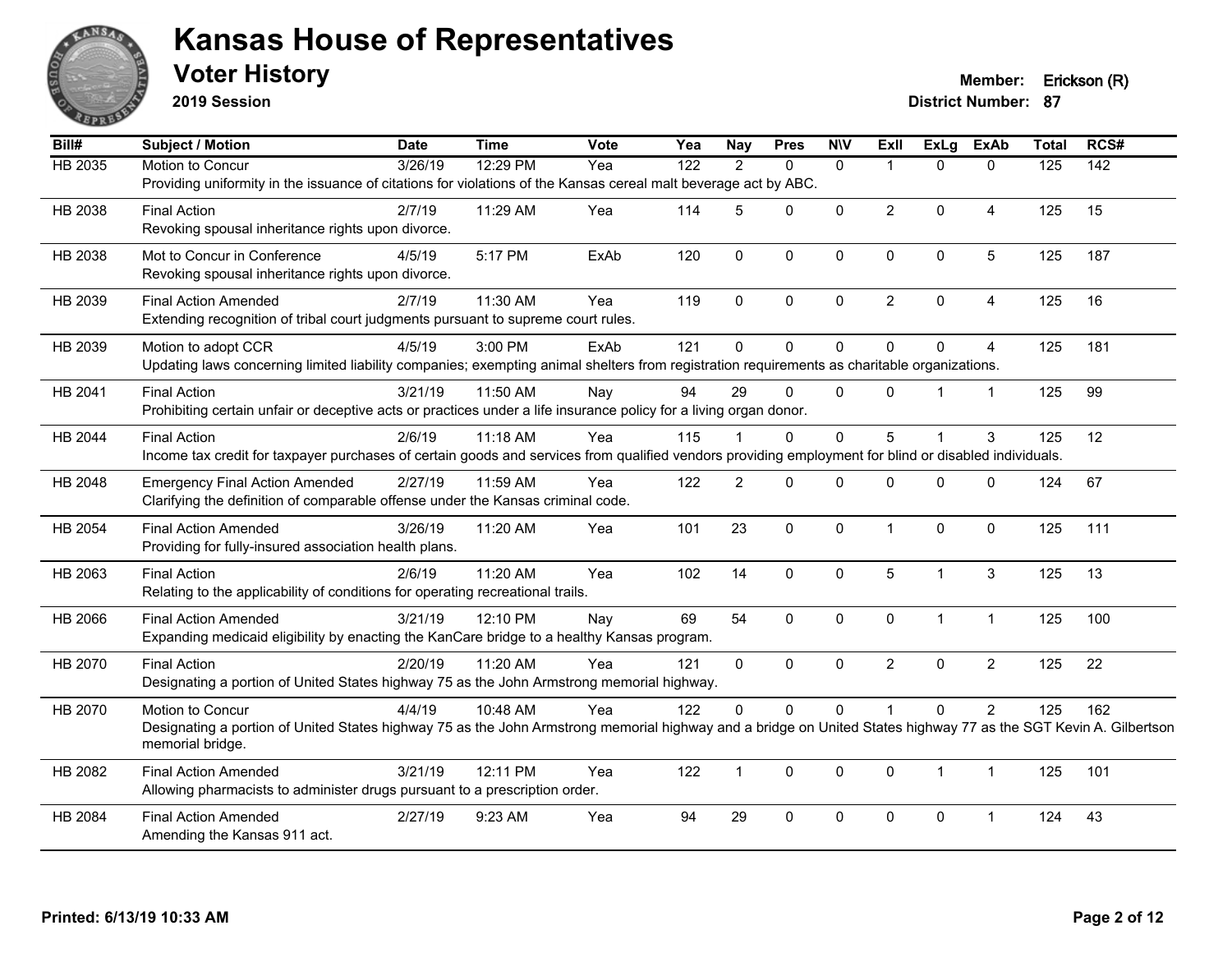

**2019 Session**

| $\overline{Bill#}$ | <b>Subject / Motion</b>                                                                                                                                                                           | <b>Date</b> | <b>Time</b> | <b>Vote</b> | Yea | <b>Nay</b>    | <b>Pres</b>    | <b>N\V</b>   | ExII           | <b>ExLg</b>  | <b>ExAb</b>    | <b>Total</b>     | RCS# |
|--------------------|---------------------------------------------------------------------------------------------------------------------------------------------------------------------------------------------------|-------------|-------------|-------------|-----|---------------|----------------|--------------|----------------|--------------|----------------|------------------|------|
| <b>HB 2084</b>     | Motion to Concur                                                                                                                                                                                  | 4/4/19      | 10:57 AM    | Nay         | 87  | 35            | $\Omega$       | $\mathbf{0}$ | $\overline{1}$ | $\Omega$     | 2              | $\overline{125}$ | 163  |
|                    | Amending the Kansas 911 act.                                                                                                                                                                      |             |             |             |     |               |                |              |                |              |                |                  |      |
| HB 2085            | <b>Final Action Amended</b>                                                                                                                                                                       | 2/22/19     | 11:08 AM    | Yea         | 117 | $\Omega$      | $\Omega$       | $\mathbf 0$  | 3              | $\mathbf{0}$ | 5              | 125              | 33   |
|                    | Concerning requirements for the reinstatement of a forfeited benefit unit of a rural water district.                                                                                              |             |             |             |     |               |                |              |                |              |                |                  |      |
| HB 2085            | Mot to Concur in Conference                                                                                                                                                                       | 4/4/19      | 10:59 AM    | Yea         | 122 | $\Omega$      | $\Omega$       | $\mathbf 0$  | $\overline{1}$ | $\Omega$     | $\overline{2}$ | 125              | 164  |
|                    | Extending the repayment period for municipal loans for public water supply projects and clarifying the reinstatement requirements for rural water district forfeited<br>benefit units.            |             |             |             |     |               |                |              |                |              |                |                  |      |
| HB 2087            | <b>Final Action Amended</b>                                                                                                                                                                       | 2/21/19     | 11:20 AM    | Yea         | 116 | $\mathbf{1}$  | 0              | 0            | 4              | $\mathbf 1$  | $\mathbf{3}$   | 125              | 26   |
|                    | Allowing certain light screening material on motor vehicle windows.                                                                                                                               |             |             |             |     |               |                |              |                |              |                |                  |      |
| HB 2087            | Motion to adopt CCR                                                                                                                                                                               | 4/5/19      | 11:14 AM    | Yea         | 123 | $\mathbf 0$   | $\mathbf 0$    | 0            | $\mathbf 0$    | $\mathbf{0}$ | $\overline{2}$ | 125              | 176  |
|                    | Changing the definition of school bus for purposes of the motor-fuel tax law.                                                                                                                     |             |             |             |     |               |                |              |                |              |                |                  |      |
| HB 2097            | <b>Final Action</b>                                                                                                                                                                               | 2/21/19     | 11:21 AM    | Yea         | 116 | $\mathbf{1}$  | 0              | $\mathbf 0$  | $\overline{4}$ | 1            | 3              | 125              | 27   |
|                    | Providing method for calculating cost of keeping civil prisoners in county jail.                                                                                                                  |             |             |             |     |               |                |              |                |              |                |                  |      |
| HB 2101            | <b>Final Action Amended</b>                                                                                                                                                                       | 2/22/19     | 11:09 AM    | Yea         | 116 | $\mathbf{1}$  | 0              | 0            | 3              | $\Omega$     | 5              | 125              | 34   |
|                    | Updating state credit union statutes.                                                                                                                                                             |             |             |             |     |               |                |              |                |              |                |                  |      |
| HB 2103            | <b>Final Action</b>                                                                                                                                                                               | 2/27/19     | 9:24 AM     | Yea         | 122 | $\mathbf 1$   | $\Omega$       | $\Omega$     | $\Omega$       | $\Omega$     |                | 124              | 44   |
|                    | Amending the revised Kansas code for care of children to provide requirements for placement of a child in a qualified residential treatment program.                                              |             |             |             |     |               |                |              |                |              |                |                  |      |
| HB 2103            | Motion to Concur                                                                                                                                                                                  | 4/4/19      | 11:02 AM    | Yea         | 120 | $\mathcal{P}$ | $\Omega$       | $\Omega$     | $\overline{1}$ | $\Omega$     | $\mathcal{P}$  | 125              | 165  |
|                    | Amending the revised Kansas code for care of children to provide requirements for placement of a child in a qualified residential treatment program.                                              |             |             |             |     |               |                |              |                |              |                |                  |      |
| HB 2104            | <b>Final Action Amended</b>                                                                                                                                                                       | 2/21/19     | $11:22$ AM  | Yea         | 117 | $\Omega$      | $\Omega$       | $\Omega$     | 4              |              | 3              | 125              | 28   |
|                    | Amendments related to driving under the influence, including preliminary screening tests, implied consent advisories and test refusal.                                                            |             |             |             |     |               |                |              |                |              |                |                  |      |
| HB 2105            | <b>Final Action</b>                                                                                                                                                                               | 2/21/19     | 11:23 AM    | Yea         | 117 | 0             | 0              | 0            | $\Delta$       | 1            | 3              | 125              | 29   |
|                    | Updating laws concerning limited liability companies.                                                                                                                                             |             |             |             |     |               |                |              |                |              |                |                  |      |
| HB 2118            | <b>Final Action Amended</b>                                                                                                                                                                       | 3/27/19     | 8:54 AM     | Nay         | 106 | 18            | $\overline{0}$ | $\mathbf 0$  | $\mathbf 0$    | 0            | $\mathbf{1}$   | 125              | 149  |
|                    | Providing income tax credits for aerospace and aviation program graduates and their employers.                                                                                                    |             |             |             |     |               |                |              |                |              |                |                  |      |
| HB 2119            | <b>Final Action Amended</b>                                                                                                                                                                       | 2/22/19     | 11:10 AM    | Yea         | 117 | $\mathbf{0}$  | $\Omega$       | 0            | 3              | $\mathbf{0}$ | 5              | 125              | 35   |
|                    | Empowering the KPERS board to develop policies and procedures relating to procurement, enter into certain contracts and allow travel for trustees and employees of<br>the system.                 |             |             |             |     |               |                |              |                |              |                |                  |      |
| HB 2119            | Motion to adopt CCR                                                                                                                                                                               | 4/5/19      | 5:14 PM     | ExAb        | 117 | 3             | 0              | $\Omega$     | $\Omega$       | $\Omega$     | 5              | 125              | 186  |
|                    | Providing for licensed pharmacists to administer certain drugs, authorizing certain business entities to hire physicians and chiropractors and requiring electronic<br>prescriptions for opiates. |             |             |             |     |               |                |              |                |              |                |                  |      |
| HB 2123            | <b>Final Action</b>                                                                                                                                                                               | 2/20/19     | 11:08 AM    | Yea         | 121 | $\Omega$      | 0              | $\Omega$     | $\overline{2}$ | 0            | $\overline{2}$ | 125              | 23   |
|                    | Amending the Kansas national guard educational assistance act.                                                                                                                                    |             |             |             |     |               |                |              |                |              |                |                  |      |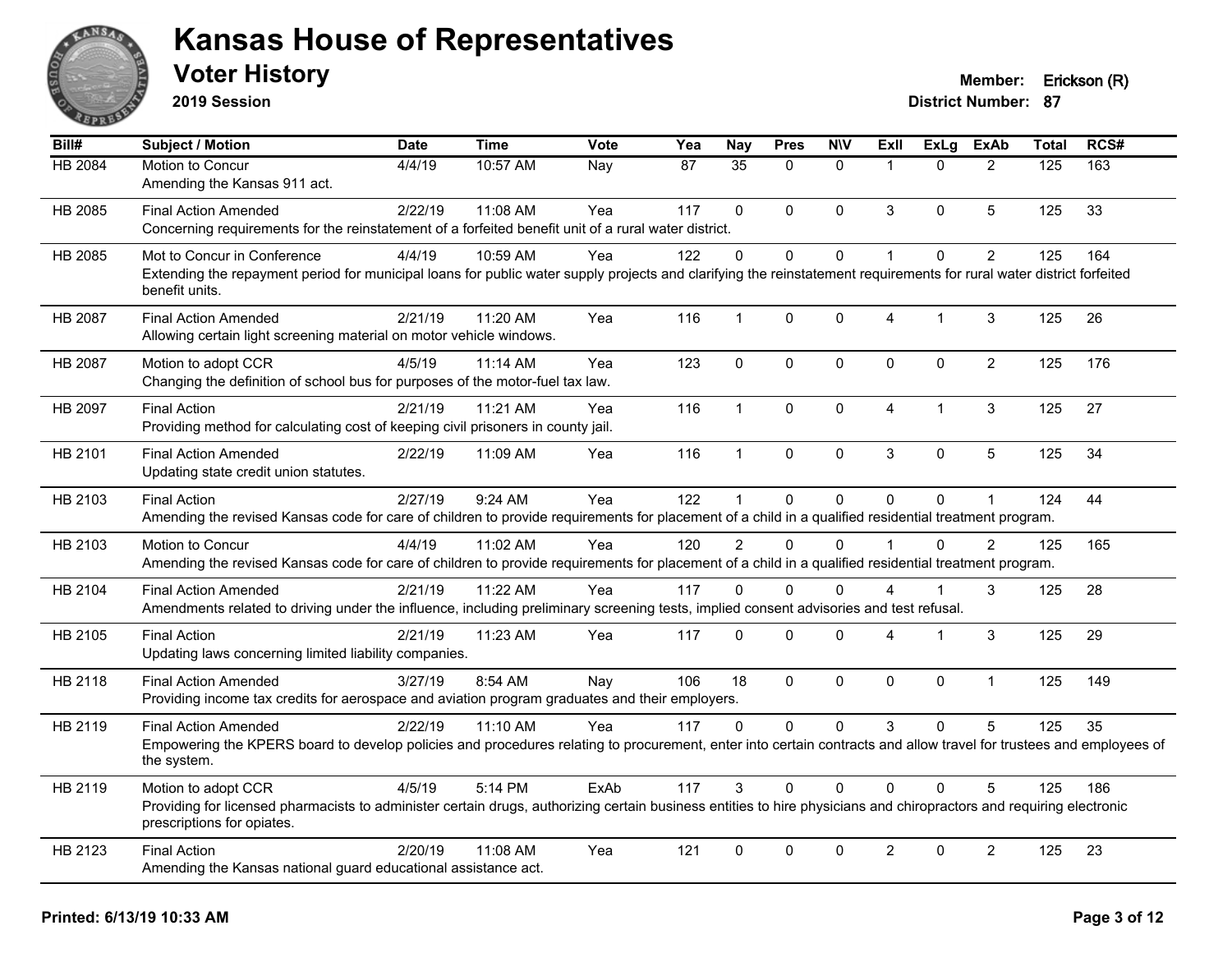

**2019 Session**

| $\overline{BiII#}$ | Subject / Motion                                                                                                                                                                                                                                                         | <b>Date</b> | <b>Time</b> | <b>Vote</b> | Yea               | <b>Nay</b>     | <b>Pres</b>    | <b>NIV</b>   | <b>Exll</b>    | <b>ExLg</b>    | <b>ExAb</b>    | <b>Total</b> | RCS#            |
|--------------------|--------------------------------------------------------------------------------------------------------------------------------------------------------------------------------------------------------------------------------------------------------------------------|-------------|-------------|-------------|-------------------|----------------|----------------|--------------|----------------|----------------|----------------|--------------|-----------------|
| <b>HB 2125</b>     | <b>Final Action</b>                                                                                                                                                                                                                                                      | 2/21/19     | 11:24 AM    | Yea         | $\frac{115}{115}$ | $\overline{2}$ | $\mathbf{0}$   | $\mathbf{0}$ | $\overline{4}$ | 1              | 3              | 125          | $\overline{30}$ |
|                    | Requiring licensees operating a motor vehicle to promptly deliver driver's license upon demand by authorized persons.                                                                                                                                                    |             |             |             |                   |                |                |              |                |                |                |              |                 |
| HB 2126            | <b>Final Action Amended</b>                                                                                                                                                                                                                                              | 2/27/19     | 9:25 AM     | Yea         | 113               | 10             | $\Omega$       | $\mathbf 0$  | 0              | $\mathbf 0$    | $\mathbf{1}$   | 124          | 45              |
|                    | Regulating the operation of electric-assisted scooters on roads and highways.                                                                                                                                                                                            |             |             |             |                   |                |                |              |                |                |                |              |                 |
| HB 2126            | Motion to adopt CCR                                                                                                                                                                                                                                                      | 4/5/19      | 11:16 AM    | Yea         | 123               | $\mathbf{0}$   | $\Omega$       | $\mathbf{0}$ | $\mathbf{0}$   | $\mathbf{0}$   | $\overline{2}$ | 125          | 177             |
|                    | Adopting the Driver's Privacy Protection Act.                                                                                                                                                                                                                            |             |             |             |                   |                |                |              |                |                |                |              |                 |
| HB 2127            | <b>Final Action</b>                                                                                                                                                                                                                                                      | 2/21/19     | 11:25 AM    | Yea         | 117               | $\Omega$       | $\Omega$       | $\mathbf{0}$ | 4              | $\overline{1}$ | 3              | 125          | 31              |
|                    | Eliminating the marking requirements for certain truck and truck tractors.                                                                                                                                                                                               |             |             |             |                   |                |                |              |                |                |                |              |                 |
| HB 2133            | <b>Final Action Amended</b>                                                                                                                                                                                                                                              | 3/13/19     | 11:22 AM    | Yea         | 121               | $\overline{2}$ | $\mathbf 0$    | $\mathbf 0$  | $\Omega$       | $\mathbf 0$    | $\mathbf{1}$   | 124          | 84              |
|                    | Required reporting for entities who deliver alcoholic liquors to consumers.                                                                                                                                                                                              |             |             |             |                   |                |                |              |                |                |                |              |                 |
| HB 2137            | <b>Final Action</b>                                                                                                                                                                                                                                                      | 3/26/19     | 11:21 AM    | Yea         | 124               | 0              | $\Omega$       | $\mathbf 0$  | 1              | $\mathbf 0$    | $\mathbf 0$    | 125          | 112             |
|                    | Legislative review of exceptions to disclosure of public records under the Kansas open records act.                                                                                                                                                                      |             |             |             |                   |                |                |              |                |                |                |              |                 |
|                    |                                                                                                                                                                                                                                                                          |             |             |             |                   |                |                |              |                |                |                |              |                 |
| HB 2140            | <b>Final Action</b><br>Allowing agents of the KBI to participate in the Kansas DROP act and extending the sunset date for the act.                                                                                                                                       | 2/27/19     | 9:27 AM     | Yea         | 123               | $\Omega$       | $\mathbf{0}$   | $\mathbf 0$  | 0              | $\mathbf 0$    | $\mathbf{1}$   | 124          | 46              |
|                    |                                                                                                                                                                                                                                                                          |             |             |             |                   |                |                |              |                |                |                |              |                 |
| HB 2140            | Motion to adopt CCR                                                                                                                                                                                                                                                      | 5/4/19      | 10:04 PM    | Yea         | 98                | 26             | $\Omega$       | 1            | $\Omega$       | $\Omega$       | $\Omega$       | 125          | 197             |
|                    | Providing sales tax authority for Dickinson, Finney, Jackson, Russell, Thomas and Wabaunsee counties; specifying certain county sales tax collection requirements of<br>director of taxation; and providing a sales tax exemption for sales of certain coins or bullion. |             |             |             |                   |                |                |              |                |                |                |              |                 |
| HB 2143            | <b>Final Action</b>                                                                                                                                                                                                                                                      | 2/20/19     | 11:09 AM    | Yea         | 121               | $\mathbf{0}$   | $\mathbf 0$    | $\mathbf 0$  | $\overline{2}$ | $\mathbf 0$    | $\overline{2}$ | 125          | 24              |
|                    | Updating the version of risk-based capital instructions in effect.                                                                                                                                                                                                       |             |             |             |                   |                |                |              |                |                |                |              |                 |
|                    |                                                                                                                                                                                                                                                                          |             |             |             |                   |                |                |              |                |                |                |              |                 |
| HB 2144            | <b>Emergency Final Action Amended</b>                                                                                                                                                                                                                                    | 2/27/19     | 12:02 PM    | Yea         | 84                | 40             | $\Omega$       | $\mathbf 0$  | 0              | $\mathbf 0$    | $\mathbf 0$    | 124          | 68              |
|                    | Budget and taxing authority of community colleges; articulation of credits; and student residency requirements.                                                                                                                                                          |             |             |             |                   |                |                |              |                |                |                |              |                 |
| HB 2144            | Mot to Concur in Conference                                                                                                                                                                                                                                              | 4/4/19      | 11:06 AM    | Yea         | 116               | 6              | $\Omega$       | $\mathbf{0}$ | $\mathbf 1$    | $\mathbf 0$    | $\overline{2}$ | 125          | 166             |
|                    | Requiring community colleges to publish certain taxpayer and student transparency data.                                                                                                                                                                                  |             |             |             |                   |                |                |              |                |                |                |              |                 |
| HB 2147            | <b>Final Action Amended</b>                                                                                                                                                                                                                                              | 2/27/19     | 9:28 AM     | Yea         | 123               | $\Omega$       | $\Omega$       | $\mathbf{0}$ | $\Omega$       | $\Omega$       | $\overline{1}$ | 124          | 47              |
|                    | Increasing bond maturity limitations in the Kansas rural housing incentive district act.                                                                                                                                                                                 |             |             |             |                   |                |                |              |                |                |                |              |                 |
| HB 2154            | <b>Final Action</b>                                                                                                                                                                                                                                                      | 3/27/19     | 8:56 AM     | Nay         | 111               | 12             | $\overline{1}$ | $\pmb{0}$    | 0              | $\pmb{0}$      | $\mathbf{1}$   | 125          | 150             |
|                    | Making unemployment benefits available for federal and state employees who are required to work without pay.                                                                                                                                                             |             |             |             |                   |                |                |              |                |                |                |              |                 |
| HB 2160            | <b>Final Action Amended</b>                                                                                                                                                                                                                                              | 3/8/19      | 8:38 AM     | Yea         | 112               | $\overline{7}$ | $\mathbf 0$    | $\mathbf 0$  | $\mathbf 0$    | $\mathbf{1}$   | 4              | 124          | 78              |
|                    | Providing sales tax authority for Wabaunsee county.                                                                                                                                                                                                                      |             |             |             |                   |                |                |              |                |                |                |              |                 |
| HB 2167            | <b>Final Action Amended</b>                                                                                                                                                                                                                                              | 2/27/19     | 9:34 AM     | Yea         | 63                | 60             | $\Omega$       | $\Omega$     | $\Omega$       | $\mathbf 0$    | 1              | 124          | 48              |
|                    | Establishing a system for the transfer of certain deer hunting permits to nonresidents.                                                                                                                                                                                  |             |             |             |                   |                |                |              |                |                |                |              |                 |
|                    |                                                                                                                                                                                                                                                                          |             |             |             |                   |                |                |              |                |                |                |              |                 |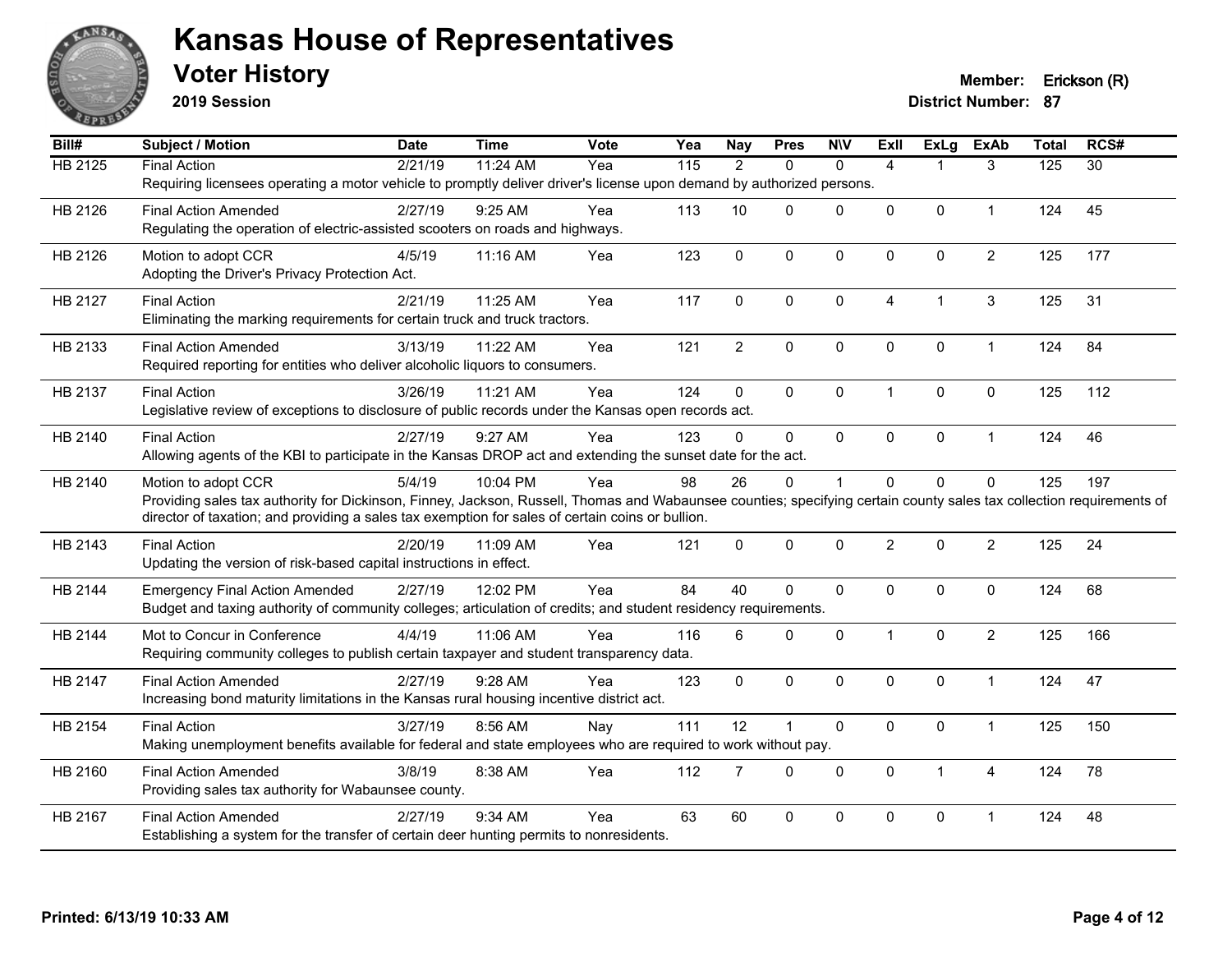

**2019 Session**

| Bill#          | <b>Subject / Motion</b>                                                                                                                                                                               | <b>Date</b> | <b>Time</b> | <b>Vote</b> | Yea | <b>Nay</b>     | <b>Pres</b> | <b>NIV</b>   | Exll           | ExLg     | ExAb           | <b>Total</b>     | RCS# |
|----------------|-------------------------------------------------------------------------------------------------------------------------------------------------------------------------------------------------------|-------------|-------------|-------------|-----|----------------|-------------|--------------|----------------|----------|----------------|------------------|------|
| <b>HB 2167</b> | Motion to adopt CCR                                                                                                                                                                                   | 4/5/19      | 6:17 PM     | ExAb        | 114 | 3              | $\Omega$    | 3            | $\Omega$       | $\Omega$ | 5              | $\overline{125}$ | 189  |
|                | Senate Substitute for HB 2167 by Committee on Agriculture and Natural Resources - Establishing a commercial industrial hemp program.                                                                  |             |             |             |     |                |             |              |                |          |                |                  |      |
| HB 2168        | <b>Final Action Amended</b>                                                                                                                                                                           | 2/27/19     | 9:35 AM     | Yea         | 122 |                | 0           | $\Omega$     | U              | 0        |                | 124              | 49   |
|                | Authorizing the state board of regents to sell and convey certain real property in Cherokee, Riley, Saline and Douglas counties on behalf of Kansas state university and<br>the university of Kansas. |             |             |             |     |                |             |              |                |          |                |                  |      |
| HB 2173        | <b>Final Action Amended</b><br>Establishing a commercial industrial hemp program.                                                                                                                     | 3/26/19     | 11:22 AM    | Nay         | 119 | 5              | 0           | $\mathbf 0$  | $\overline{1}$ | 0        | $\pmb{0}$      | 125              | 113  |
| HB 2174        | <b>Final Action</b><br>Extending the sunset date of the state use law for five years.                                                                                                                 | 2/27/19     | 9:36 AM     | Yea         | 123 | $\mathbf 0$    | 0           | 0            | $\mathbf 0$    | 0        | $\mathbf 1$    | 124              | 50   |
| HB 2177        | <b>Final Action</b>                                                                                                                                                                                   | 2/27/19     | 9:38 AM     | Yea         | 122 | $\overline{2}$ | $\Omega$    | $\mathbf{0}$ | $\mathbf{0}$   | $\Omega$ | $\mathbf 0$    | 124              | 51   |
|                | Pertaining to the accounting treatment of certain derivative instruments of fixed index annuities.                                                                                                    |             |             |             |     |                |             |              |                |          |                |                  |      |
| HB 2177        | Motion to adopt CCR                                                                                                                                                                                   | 4/5/19      | 3:04 PM     | ExAb        | 120 | -1             | $\Omega$    | $\Omega$     | $\Omega$       | $\Omega$ | $\overline{4}$ | 125              | 182  |
|                | Updating accounting and reporting requirements of hedging transactions, risk-based capital instructions and enterprise risk reports and updating definitions for<br>fraudulent insurance acts.        |             |             |             |     |                |             |              |                |          |                |                  |      |
| HB 2178        | <b>Final Action Amended</b><br>Amending the Kansas underground utility damage prevention act.                                                                                                         | 2/27/19     | 9:39 AM     | Yea         | 122 | $\overline{2}$ | $\Omega$    | $\mathbf 0$  | $\mathbf{0}$   | 0        | $\mathbf 0$    | 124              | 52   |
| HB 2178        | Motion to Concur<br>Amending the Kansas underground utility damage prevention act.                                                                                                                    | 4/1/19      | 2:17 PM     | Yea         | 120 | $\Omega$       | 0           | $\mathbf{1}$ | $\overline{1}$ | 0        | 3              | 125              | 160  |
| HB 2179        | <b>Final Action</b><br>Adopting the Driver's Privacy Protection Act.                                                                                                                                  | 3/25/19     | 10:32 AM    | Yea         | 124 | 0              | 0           | $\mathbf 0$  | $\overline{1}$ | $\Omega$ | $\mathbf 0$    | 125              | 102  |
| HB 2185        | <b>Final Action Amended</b><br>Clarifying the naturopathic medicine scope of practice to include diagnostic imaging.                                                                                  | 2/27/19     | 9:40 AM     | Yea         | 123 | $\mathbf{1}$   | $\Omega$    | $\mathbf{0}$ | $\mathbf{0}$   | $\Omega$ | $\mathbf 0$    | 124              | 53   |
| HB 2188        | <b>Final Action</b>                                                                                                                                                                                   | 3/19/19     | 11:20 AM    | Yea         | 125 | $\Omega$       | $\mathbf 0$ | $\mathbf 0$  | $\Omega$       | $\Omega$ | $\mathbf 0$    | 125              | 88   |
|                | Dissolving the White Clay watershed district no. 26, city of Atchison assumes obligations and amending the tax lid relating to the dissolution of any taxing subdivision.                             |             |             |             |     |                |             |              |                |          |                |                  |      |
| HB 2191        | <b>Final Action</b><br>Amending the procedure for execution of a search warrant for electronically stored information.                                                                                | 2/27/19     | 9:41 AM     | Yea         | 124 | $\Omega$       | 0           | 0            | 0              | 0        | 0              | 124              | 54   |
| HB 2198        | <b>Final Action</b><br>Allowing the use of expedited partner therapy to treat a sexually transmitted disease.                                                                                         | 2/27/19     | $9:45$ AM   | Nay         | 89  | 35             | $\Omega$    | $\mathbf{0}$ | $\mathbf{0}$   | $\Omega$ | $\mathbf{0}$   | 124              | 55   |
| HB 2199        | <b>Final Action</b><br>Amending documentation requirements related to preparation of dead bodies.                                                                                                     | 2/20/19     | 11:10 AM    | Yea         | 120 | $\mathbf 1$    | $\Omega$    | $\mathbf 0$  | $\overline{2}$ | $\Omega$ | $\overline{2}$ | 125              | 25   |
| HB 2201        | <b>Final Action</b>                                                                                                                                                                                   | 2/25/19     | 11:20 AM    | Yea         | 118 | $\Omega$       | $\mathbf 0$ | $\Omega$     | $\overline{1}$ | 1        | $\overline{4}$ | 124              | 37   |
|                | Updating statutory references necessitated by 2012 executive reorganization order no. 41 related to administration of tuberculosis programs.                                                          |             |             |             |     |                |             |              |                |          |                |                  |      |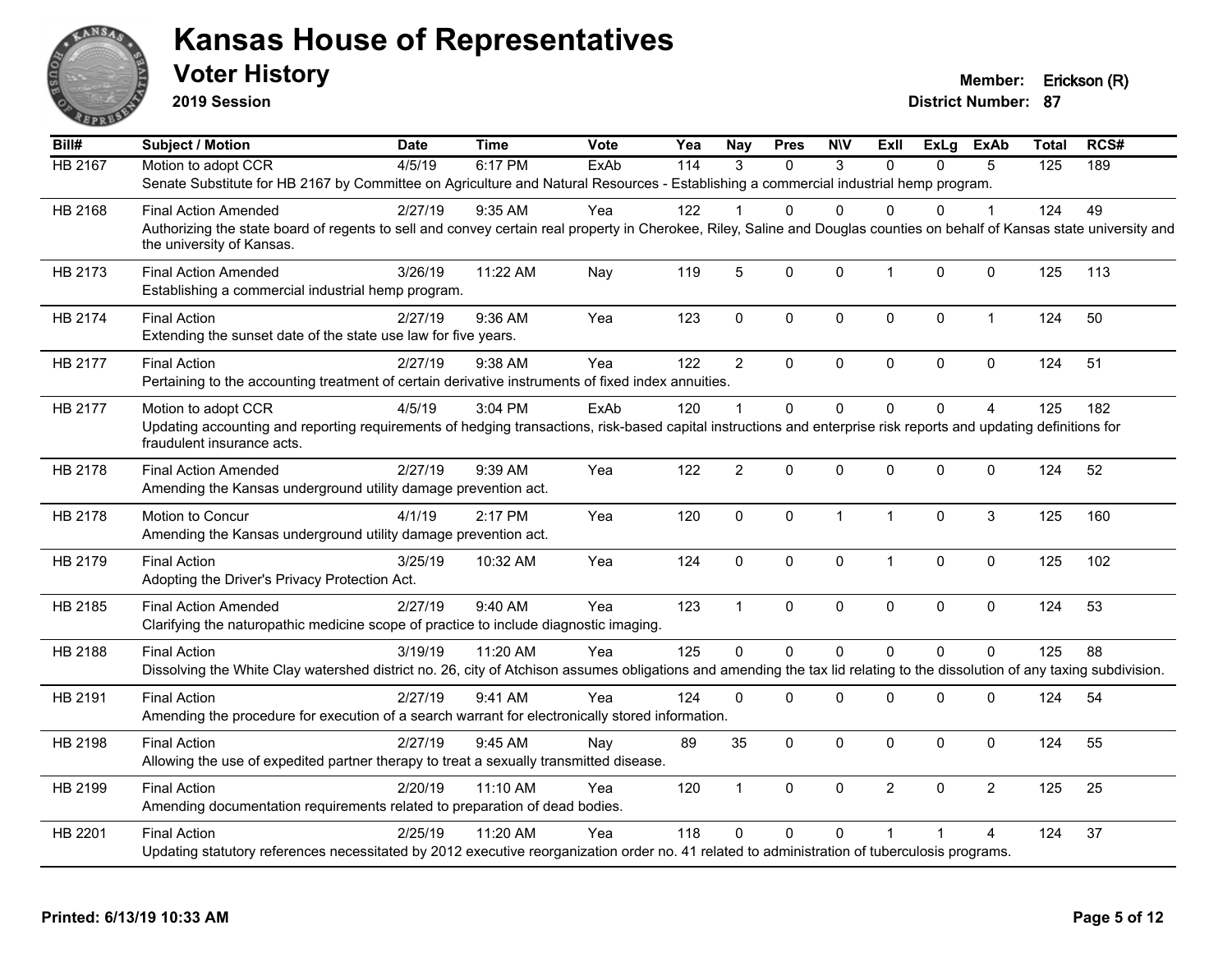

**2019 Session**

| Bill#          | Subject / Motion                                                                                                                                                                                                                                                                                                                                     | Date    | <b>Time</b> | Vote | Yea | <b>Nay</b>     | <b>Pres</b>  | <b>N\V</b>     | ExII         | ExLg        | ExAb           | Total | RCS# |
|----------------|------------------------------------------------------------------------------------------------------------------------------------------------------------------------------------------------------------------------------------------------------------------------------------------------------------------------------------------------------|---------|-------------|------|-----|----------------|--------------|----------------|--------------|-------------|----------------|-------|------|
| <b>HB 2203</b> | <b>Emergency Final Action</b>                                                                                                                                                                                                                                                                                                                        | 2/27/19 | 11:58 AM    | Nay  | 92  | 32             | $\Omega$     | $\Omega$       | $\Omega$     | $\Omega$    | $\Omega$       | 124   | 66   |
|                | Exempting individuals employed by the Kansas academies of U.S. department of defense STARBASE program from KPERS working after retirement requirements<br>and authorizing reimbursement of suspended retirement benefits for certain retirants.                                                                                                      |         |             |      |     |                |              |                |              |             |                |       |      |
| HB 2203        | Motion to adopt CCR<br>Reconciling amendments to certain statutes.                                                                                                                                                                                                                                                                                   | 5/5/19  | 1:04 AM     | Yea  | 121 | $\Omega$       | $\mathbf{0}$ | $\overline{4}$ | $\mathbf{0}$ | $\mathbf 0$ | $\mathbf{0}$   | 125   | 202  |
| HB 2206        | <b>Final Action</b><br>Changing the bonding and cost requirements for animals taken into custody under a violation of cruelty to animals.                                                                                                                                                                                                            | 2/27/19 | 9:46 AM     | Yea  | 124 | $\Omega$       | 0            | $\mathbf 0$    | $\mathbf 0$  | 0           | $\mathbf 0$    | 124   | 56   |
| HB 2209        | <b>Final Action</b><br>Authorizing the state board of regents to purchase cybersecurity insurance.                                                                                                                                                                                                                                                   | 2/27/19 | 9:47 AM     | Yea  | 124 | $\Omega$       | $\mathbf{0}$ | 0              | $\mathbf 0$  | 0           | $\mathbf 0$    | 124   | 57   |
| HB 2209        | Motion to Adopt CCR<br>Establishing the unclaimed life insurance benefits act, updating certain definitions pertaining to unfair trade practices and association health plans, and providing for<br>third party administrator fees, the purchase of cybersecurity insurance by the Kansas board of regents and certain healthcare benefits coverage. | 4/5/19  | 12:50 PM    | Yea  | 84  | 39             | $\mathbf{0}$ | $\Omega$       | $\Omega$     | 0           | $\overline{2}$ | 125   | 180  |
| HB 2211        | <b>Final Action</b><br>Allowing judges to waive or reduce driver's license reinstatement fees.                                                                                                                                                                                                                                                       | 2/27/19 | 9:48 AM     | Yea  | 122 | $\overline{2}$ | 0            | 0              | $\Omega$     | 0           | $\mathbf 0$    | 124   | 58   |
| HB 2214        | <b>Final Action Amended</b><br>Changing the definition of school bus for purposes of the motor-fuel tax law.                                                                                                                                                                                                                                         | 2/27/19 | 9:49 AM     | Yea  | 124 | $\mathbf 0$    | 0            | 0              | $\mathbf 0$  | 0           | $\mathbf 0$    | 124   | 59   |
| HB 2214        | Motion to Adopt CCR<br>Senate Substitute for HB 2214 by Committee on Transportation - Providing for an increase in registration fees for electric and hybrid vehicles.                                                                                                                                                                               | 4/5/19  | 3:23 PM     | ExAb | 80  | 41             | 0            | 0              | $\Omega$     | $\Omega$    | 4              | 125   | 183  |
| HB 2215        | <b>Final Action</b><br>Kansas state fair board is authorized to create a nonprofit corporation for the benefit of the state fair.                                                                                                                                                                                                                    | 2/26/19 | 9:23 AM     | Yea  | 122 | $\Omega$       | $\Omega$     | $\overline{1}$ | $\Omega$     | $\Omega$    | $\overline{1}$ | 124   | 38   |
| HB 2223        | <b>Emergency Final Action Amended</b><br>Replacing vineyard permits with producer permits to allow individuals to use a wider variety of agricultural products in the production of wine under such permit.                                                                                                                                          | 2/27/19 | 12:03 PM    | Yea  | 124 | $\Omega$       | $\Omega$     | $\mathbf 0$    | $\Omega$     | $\Omega$    | $\mathbf{0}$   | 124   | 69   |
| HB 2223        | Motion to adopt CCR<br>Adopting economic development program evaluation and information disclosure regimes and expanding economic development incentive financing to address<br>housing shortages.                                                                                                                                                   | 5/2/19  | 11:35 AM    | Yea  | 123 | 0              | 0            |                | $\Omega$     | 0           |                | 125   | 191  |
| HB 2225        | <b>Final Action</b><br>Adding on-track train equipment to the circumstances that a vehicle driver must stop at railroad crossings.                                                                                                                                                                                                                   | 2/27/19 | 9:50 AM     | Yea  | 121 | 3              | $\Omega$     | 0              | $\mathbf{0}$ | $\mathbf 0$ | $\mathbf{0}$   | 124   | 60   |
| HB 2225        | Motion to adopt CCR<br>Senate Substitute for HB 2225 by Committee on Transportation - Providing for an increase in permit fees for oversize or overweight vehicles and required registration<br>for escort vehicle service operators.                                                                                                                | 4/5/19  | 11:19 AM    | Nay  | 91  | 32             | $\Omega$     | $\Omega$       | $\Omega$     | $\Omega$    | $\mathcal{P}$  | 125   | 178  |
| HB 2239        | <b>Final Action Amended</b><br>Liquor sales by licensees in common consumption areas.                                                                                                                                                                                                                                                                | 2/27/19 | 9:51 AM     | Yea  | 121 | 3              | $\mathbf{0}$ | $\Omega$       | $\mathbf{0}$ | $\Omega$    | $\mathbf{0}$   | 124   | 61   |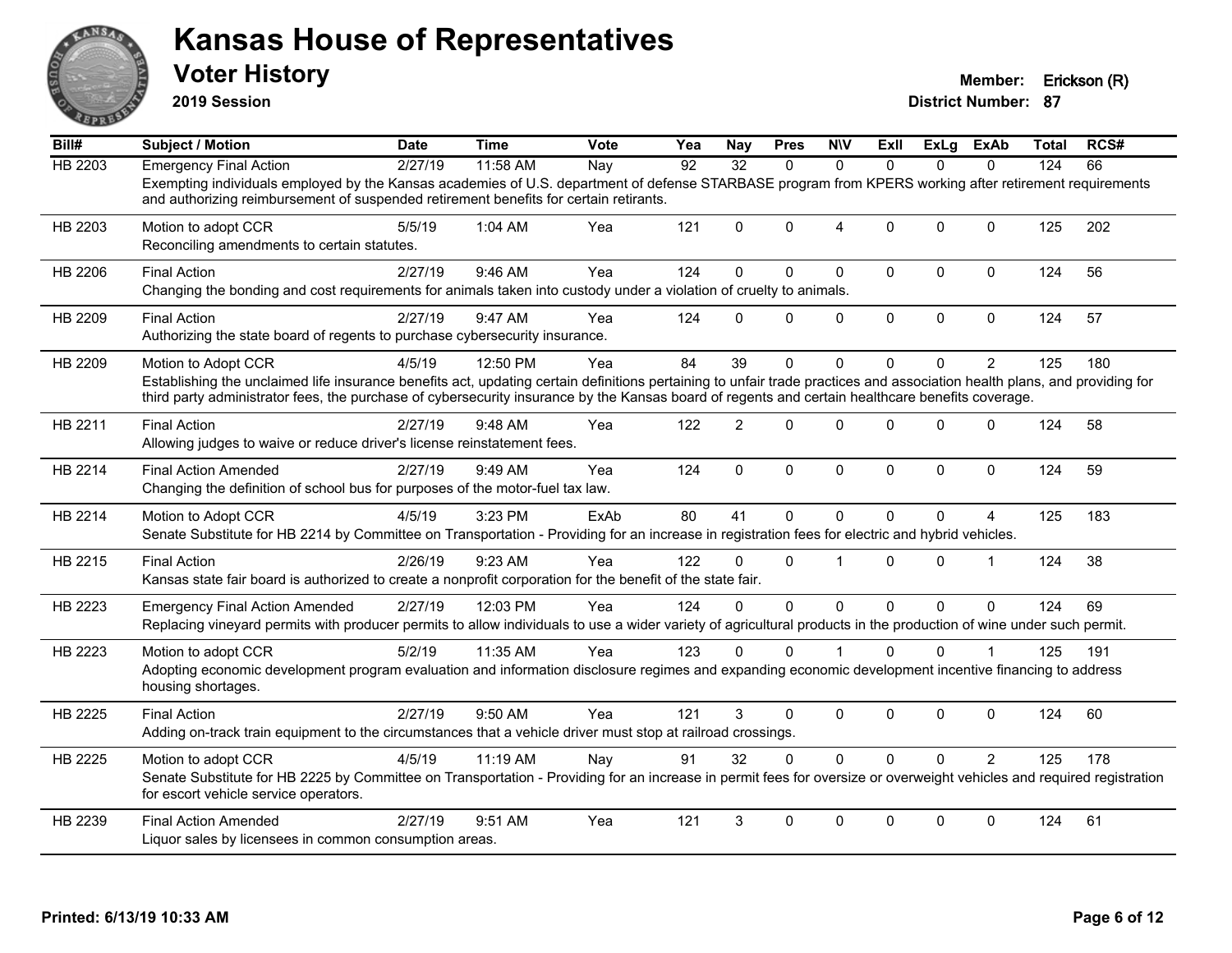

**2019 Session**

| Bill#          | <b>Subject / Motion</b>                                                                                                                                                                                                                                                                                                                       | <b>Date</b> | <b>Time</b> | Vote | Yea            | <b>Nay</b>     | <b>Pres</b>  | <b>NIV</b>     | <b>Exll</b>  | <b>ExLg</b> | <b>ExAb</b>    | <b>Total</b> | RCS# |
|----------------|-----------------------------------------------------------------------------------------------------------------------------------------------------------------------------------------------------------------------------------------------------------------------------------------------------------------------------------------------|-------------|-------------|------|----------------|----------------|--------------|----------------|--------------|-------------|----------------|--------------|------|
| <b>HB 2243</b> | <b>Final Action Amended</b>                                                                                                                                                                                                                                                                                                                   | 2/27/19     | 9:52 AM     | Yea  | 118            | 6              | $\mathbf{0}$ | $\mathbf{0}$   | $\Omega$     | $\Omega$    | $\mathbf{0}$   | 124          | 62   |
|                | Exempting animal shelters from registration requirements as a charitable organization.                                                                                                                                                                                                                                                        |             |             |      |                |                |              |                |              |             |                |              |      |
| <b>HB 2244</b> | <b>Final Action Amended</b>                                                                                                                                                                                                                                                                                                                   | 3/27/19     | 9:00 AM     | Nay  | 89             | 35             | $\mathbf 0$  | $\mathbf 0$    | $\mathbf 0$  | 0           | $\mathbf{1}$   | 125          | 151  |
|                | Authorizing the use of cannabidiol treatment preparation to treat certain medical conditions.                                                                                                                                                                                                                                                 |             |             |      |                |                |              |                |              |             |                |              |      |
| HB 2246        | <b>Final Action</b>                                                                                                                                                                                                                                                                                                                           | 2/27/19     | 9:15 AM     | Yea  | 121            | $\mathbf{1}$   | $\mathbf 0$  | $\mathbf{1}$   | $\Omega$     | 0           | $\mathbf{1}$   | 124          | 40   |
|                | Changing the requirements to begin production on distinctive license plates.                                                                                                                                                                                                                                                                  |             |             |      |                |                |              |                |              |             |                |              |      |
| HB 2246        | Mot to Concur in Conference                                                                                                                                                                                                                                                                                                                   | 4/5/19      | 3:47 PM     | ExAb | $\overline{7}$ | 114            | $\mathbf 0$  | $\pmb{0}$      | $\mathbf 0$  | $\mathbf 0$ | $\overline{4}$ | 125          | 185  |
|                | Changing the requirements to begin production on distinctive license plates and providing for the proud educator, alpha kappa alpha, knights of Columbus and current                                                                                                                                                                          |             |             |      |                |                |              |                |              |             |                |              |      |
|                | and veteran members of the United States army, navy, marine corps, air force and coast guard license plates.                                                                                                                                                                                                                                  |             |             |      |                |                |              |                |              |             |                |              |      |
| HB 2248        | <b>Final Action</b>                                                                                                                                                                                                                                                                                                                           | 2/27/19     | 9:54 AM     | Yea  | 122            | $\overline{2}$ | $\mathbf{0}$ | $\mathbf{0}$   | $\Omega$     | $\Omega$    | $\mathbf 0$    | 124          | 63   |
|                | Allowing all-terrain vehicles to cross federal or state highways.                                                                                                                                                                                                                                                                             |             |             |      |                |                |              |                |              |             |                |              |      |
| HB 2248        | Motion to adopt CCR                                                                                                                                                                                                                                                                                                                           | 5/5/19      | 1:20 AM     | Yea  | 110            | 11             | $\mathbf 0$  | 4              | $\Omega$     | $\Omega$    | $\mathbf{0}$   | 125          | 203  |
|                | Delaying enforcement of the scrap metal theft reduction act, transferring responsibility for the scrap metal database to the Kansas bureau of investigation, reducing the                                                                                                                                                                     |             |             |      |                |                |              |                |              |             |                |              |      |
|                | registration fee for scrap metal dealers and changing scrap metal dealer obligations under the scrap metal theft reduction act; amending the definition of "consumer                                                                                                                                                                          |             |             |      |                |                |              |                |              |             |                |              |      |
|                | transaction" and "supplier" in the Kansas consumer protection act.                                                                                                                                                                                                                                                                            |             |             |      |                |                |              |                |              |             |                |              |      |
| HB 2274        | <b>Final Action Amended</b>                                                                                                                                                                                                                                                                                                                   | 3/26/19     | 11:28 AM    | Yea  | 85             | 39             | $\mathbf{0}$ | $\mathbf{0}$   | 1            | $\Omega$    | $\mathbf{0}$   | 125          | 114  |
|                | Requiring notification to patients that the effects of a medication abortion may be reversible.                                                                                                                                                                                                                                               |             |             |      |                |                |              |                |              |             |                |              |      |
| HB 2279        | <b>Emergency Final Action Amended</b>                                                                                                                                                                                                                                                                                                         | 2/27/19     | 12:07 PM    | Yea  | 124            | $\overline{0}$ | $\mathbf 0$  | $\pmb{0}$      | $\Omega$     | $\mathbf 0$ | $\mathbf 0$    | 124          | 73   |
|                | Requiring law enforcement officers to provide information about timing of release from custody when an arrest is made following a domestic violence call.                                                                                                                                                                                     |             |             |      |                |                |              |                |              |             |                |              |      |
| HB 2281        | <b>Final Action</b>                                                                                                                                                                                                                                                                                                                           | 2/27/19     | 9:55 AM     | Yea  | 102            | 22             | $\mathbf{0}$ | $\Omega$       | $\Omega$     | $\Omega$    | $\mathbf{0}$   | 124          | 64   |
|                | Providing that a court order modifying a criminal sentence only modifies the portion of the sentence referenced by the court and not remaining portions of the original                                                                                                                                                                       |             |             |      |                |                |              |                |              |             |                |              |      |
|                | sentence.                                                                                                                                                                                                                                                                                                                                     |             |             |      |                |                |              |                |              |             |                |              |      |
| HB 2290        | <b>Final Action Amended</b>                                                                                                                                                                                                                                                                                                                   | 2/27/19     | 9:56 AM     | Yea  | 124            | $\Omega$       | $\mathbf{0}$ | $\mathbf{0}$   | $\Omega$     | $\Omega$    | $\mathbf{0}$   | 124          | 65   |
|                | Creating a crime victims compensation division within the attorney general's office.                                                                                                                                                                                                                                                          |             |             |      |                |                |              |                |              |             |                |              |      |
| HB 2290        | Motion to adopt CCR                                                                                                                                                                                                                                                                                                                           | 5/5/19      | 12:25 AM    | Yea  | 123            | $\Omega$       | $\mathbf{0}$ | $\overline{2}$ | $\Omega$     | $\Omega$    | $\Omega$       | 125          | 201  |
|                | Establishing the Kansas closed case task force; creating the Kansas criminal justice reform commission; concerning criminal history record checks for entities                                                                                                                                                                                |             |             |      |                |                |              |                |              |             |                |              |      |
|                | providing care to children, the elderly or individuals with disabilities; creating a Kansas victim information and notification everyday (VINE) coordinator, a Kansas youth                                                                                                                                                                   |             |             |      |                |                |              |                |              |             |                |              |      |
|                | suicide prevention coordinator, and a crime victims compensation division within the office of the attorney general; legislative review of exceptions to disclosure of<br>public records under the Kansas open records act; and changing tort claims fund obligations for claims involving alleged violations of the Kansas open meetings act |             |             |      |                |                |              |                |              |             |                |              |      |
|                | and open records act.                                                                                                                                                                                                                                                                                                                         |             |             |      |                |                |              |                |              |             |                |              |      |
| HB 2307        | <b>Final Action Amended</b>                                                                                                                                                                                                                                                                                                                   | 3/26/19     | 11:32 AM    | Nay  | 91             | 33             | $\mathbf 0$  | $\mathbf{0}$   | $\mathbf{1}$ | $\Omega$    | $\mathbf{0}$   | 125          | 115  |
|                | Establishing non-covered dental benefits under health insurance plans and limitations on plan changes.                                                                                                                                                                                                                                        |             |             |      |                |                |              |                |              |             |                |              |      |
| HB 2314        | <b>Final Action Amended</b>                                                                                                                                                                                                                                                                                                                   | 3/26/19     | 11:33 AM    | Nay  | 97             | 27             | $\mathbf{0}$ | $\mathbf{0}$   | 1            | $\Omega$    | $\mathbf{0}$   | 125          | 116  |
|                | Rehabilitation of abandoned property by cities.                                                                                                                                                                                                                                                                                               |             |             |      |                |                |              |                |              |             |                |              |      |
|                |                                                                                                                                                                                                                                                                                                                                               |             |             |      |                |                |              |                |              |             |                |              |      |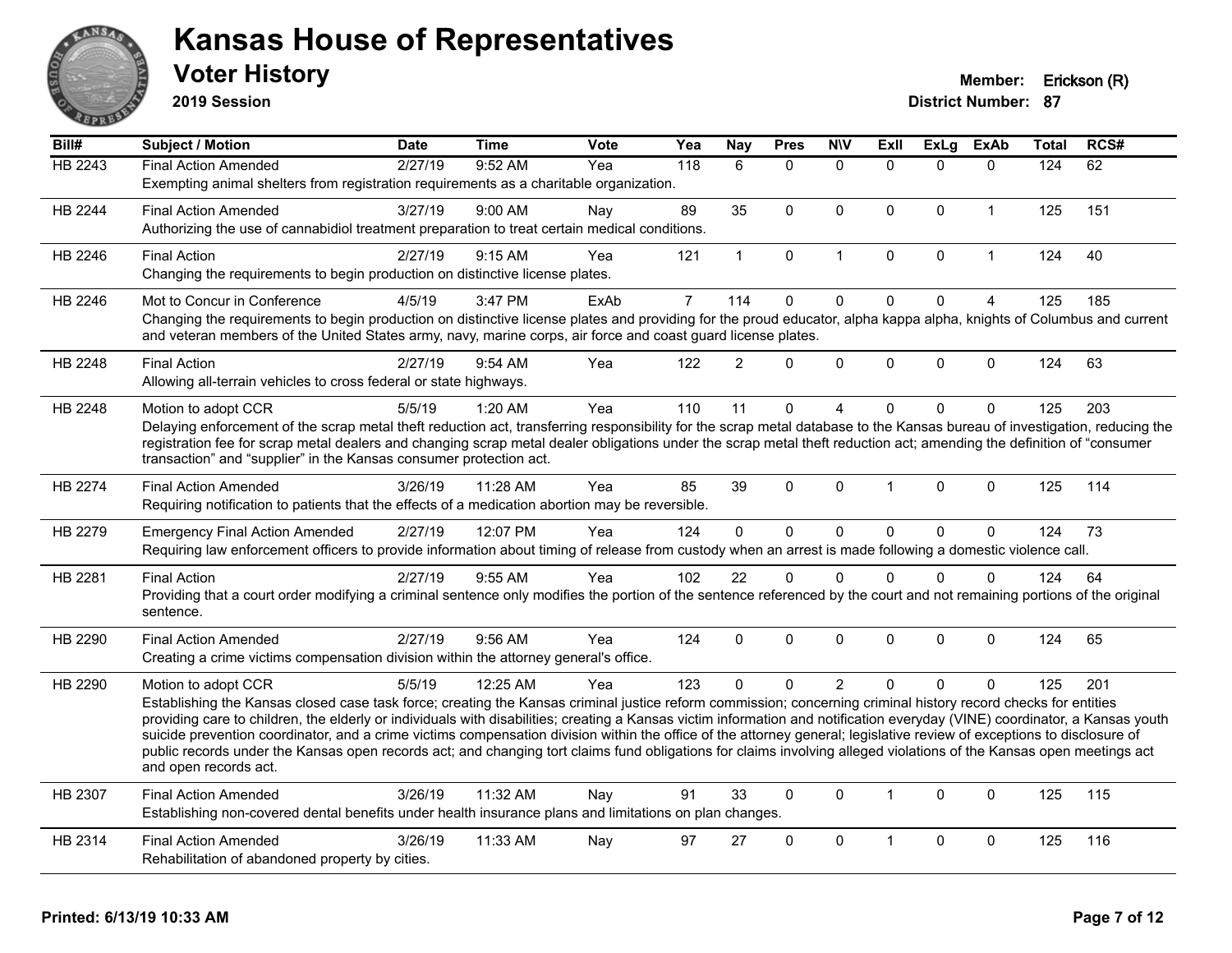

**2019 Session**

| Bill#           | <b>Subject / Motion</b>                                                                                                                                                | <b>Date</b> | <b>Time</b> | <b>Vote</b> | Yea | <b>Nay</b>     | <b>Pres</b>    | <b>NIV</b>     | <b>ExII</b>    | <b>ExLg</b>    | <b>ExAb</b>    | <b>Total</b> | RCS#           |
|-----------------|------------------------------------------------------------------------------------------------------------------------------------------------------------------------|-------------|-------------|-------------|-----|----------------|----------------|----------------|----------------|----------------|----------------|--------------|----------------|
| HB 2326         | <b>Final Action Amended</b>                                                                                                                                            | 3/27/19     | 9:02 AM     | Yea         | 83  | 41             | $\Omega$       | $\mathbf{0}$   | $\Omega$       | $\Omega$       |                | 125          | 152            |
|                 | Recognizing licenses to carry a concealed firearm issued by other jurisdictions.                                                                                       |             |             |             |     |                |                |                |                |                |                |              |                |
| HB 2336         | <b>Emergency Final Action</b>                                                                                                                                          | 2/27/19     | 12:04 PM    | Yea         | 124 | $\mathbf 0$    | $\mathbf 0$    | $\mathbf 0$    | $\mathbf 0$    | $\Omega$       | $\mathbf 0$    | 124          | 70             |
|                 | Clarifying when offenders under supervision of the secretary of corrections are awarded jail credit.                                                                   |             |             |             |     |                |                |                |                |                |                |              |                |
| HB 2346         | <b>Emergency Final Action Amended</b>                                                                                                                                  | 2/27/19     | 12:06 PM    | Yea         | 113 | 11             | $\pmb{0}$      | $\pmb{0}$      | $\mathbf 0$    | 0              | 0              | 124          | 72             |
|                 | Relating to standards for school-administered vision screenings.                                                                                                       |             |             |             |     |                |                |                |                |                |                |              |                |
| HB 2360         | <b>Emergency Final Action Amended</b>                                                                                                                                  | 2/27/19     | 12:05 PM    | Yea         | 124 | $\mathbf{0}$   | $\mathbf 0$    | $\mathbf 0$    | $\Omega$       | 0              | $\mathbf 0$    | 124          | 71             |
|                 | Concerning background checks of employees and volunteers that have unsupervised access to children, the elderly or individuals with disabilities.                      |             |             |             |     |                |                |                |                |                |                |              |                |
| HB 2365         | <b>Final Action</b>                                                                                                                                                    | 2/26/19     | 9:24 AM     | Yea         | 122 | 0              | $\Omega$       |                | $\Omega$       | $\Omega$       |                | 124          | 39             |
|                 | Providing for confidential communications of Kansas national guard members in peer support counseling sessions.                                                        |             |             |             |     |                |                |                |                |                |                |              |                |
| HB 2365         | Mot to Concur in Conference                                                                                                                                            | 4/4/19      | 2:42 PM     | Yea         | 121 |                | $\Omega$       | $\overline{2}$ | $\mathbf{0}$   | $\Omega$       | $\mathbf{1}$   | 125          | 167            |
|                 | Providing for confidential communications of Kansas national guard members in peer support counseling sessions.                                                        |             |             |             |     |                |                |                |                |                |                |              |                |
| HB 2369         | <b>Final Action Amended</b>                                                                                                                                            | 3/27/19     | 9:03 AM     | Nay         | 114 | 10             | $\Omega$       | $\mathbf 0$    | 0              | 0              |                | 125          | 153            |
|                 | Authorizing the secretary of transportation to designate toll projects on new and existing highways and changing financing requirements for toll or turnpike projects. |             |             |             |     |                |                |                |                |                |                |              |                |
| HB 2371         | <b>Final Action Amended</b>                                                                                                                                            | 3/27/19     | $9:04$ AM   | Nay         | 102 | 22             | $\Omega$       | $\mathbf{0}$   | $\Omega$       | $\Omega$       | $\overline{1}$ | 125          | 154            |
|                 | Providing for an increase in permit fees for oversize or overweight vehicles and requiring registration for escort vehicle service operators.                          |             |             |             |     |                |                |                |                |                |                |              |                |
| HB 2372         | <b>Final Action Amended</b>                                                                                                                                            | 3/27/19     | 9:06 AM     | Nay         | 73  | 51             | 0              | 0              | 0              | 0              | $\mathbf 1$    | 125          | 155            |
|                 | Providing for an increase in registration fees for electric and hybrid vehicles.                                                                                       |             |             |             |     |                |                |                |                |                |                |              |                |
| HB 2389         | <b>Final Action Amended</b>                                                                                                                                            | 3/26/19     | 11:35 AM    | Yea         | 122 | $\overline{2}$ | $\mathbf 0$    | $\mathbf 0$    | $\mathbf{1}$   | 0              | 0              | 125          | 117            |
|                 | Requiring electronic prescriptions for certain controlled substances.                                                                                                  |             |             |             |     |                |                |                |                |                |                |              |                |
| HB 2396         | <b>Final Action Amended</b>                                                                                                                                            | 3/26/19     | 11:36 AM    | Nay         | 97  | 27             | $\mathbf 0$    | $\mathbf 0$    | 1              | $\overline{0}$ | $\mathbf 0$    | 125          | 118            |
|                 | Allowing use of certified drug abuse treatment programs for certain offenders convicted of unlawful cultivation or distribution of controlled substances.              |             |             |             |     |                |                |                |                |                |                |              |                |
| HB 2402         | <b>Final Action Amended</b>                                                                                                                                            | 3/27/19     | $9:08$ AM   | Yea         | 106 | 18             | $\Omega$       | $\mathbf{0}$   | $\Omega$       | $\Omega$       | $\mathbf 1$    | 125          | 156            |
|                 | Authorizing certain business entities to hire physicians and chiropractors.                                                                                            |             |             |             |     |                |                |                |                |                |                |              |                |
| <b>HCR 5015</b> | <b>EFA Amend and Debate</b>                                                                                                                                            | 5/29/19     | 11:33 AM    | Yea         | 116 | 0              | $\overline{0}$ | $\pmb{0}$      | 0              | 0              | 9              | 125          | 204            |
|                 | Ratifying and providing for continuation of the May 9, 2019, state of disaster emergency declaration for certain Kansas counties.                                      |             |             |             |     |                |                |                |                |                |                |              |                |
| HR 6004         | <b>Final Action Amended</b>                                                                                                                                            | 1/23/19     | 11:14 AM    | Yea         | 104 | 15             | 0              | $\mathbf 0$    | $\overline{2}$ | 0              | 4              | 125          | $\overline{7}$ |
|                 | Permanent rules of the House of Representatives for the 2019-2020 biennium.                                                                                            |             |             |             |     |                |                |                |                |                |                |              |                |
| HR 6018         | <b>Final Action</b>                                                                                                                                                    | 3/26/19     | 11:37 AM    | Yea         | 124 | $\Omega$       | $\Omega$       | $\mathbf{0}$   | $\mathbf{1}$   | $\mathbf{0}$   | $\pmb{0}$      | 125          | 119            |
|                 | Requesting the federal government address water issues in the Arkansas River basis.                                                                                    |             |             |             |     |                |                |                |                |                |                |              |                |
| SB <sub>9</sub> | <b>Final Action</b>                                                                                                                                                    | 2/22/19     | 11:13 AM    | Yea         | 117 | $\Omega$       | $\Omega$       | $\mathbf{0}$   | 3              | $\Omega$       | 5              | 125          | 36             |
|                 | Authorizing the transfer of \$115,000,000 from the state general fund to the Kansas public employees retirement fund during fiscal year 2019.                          |             |             |             |     |                |                |                |                |                |                |              |                |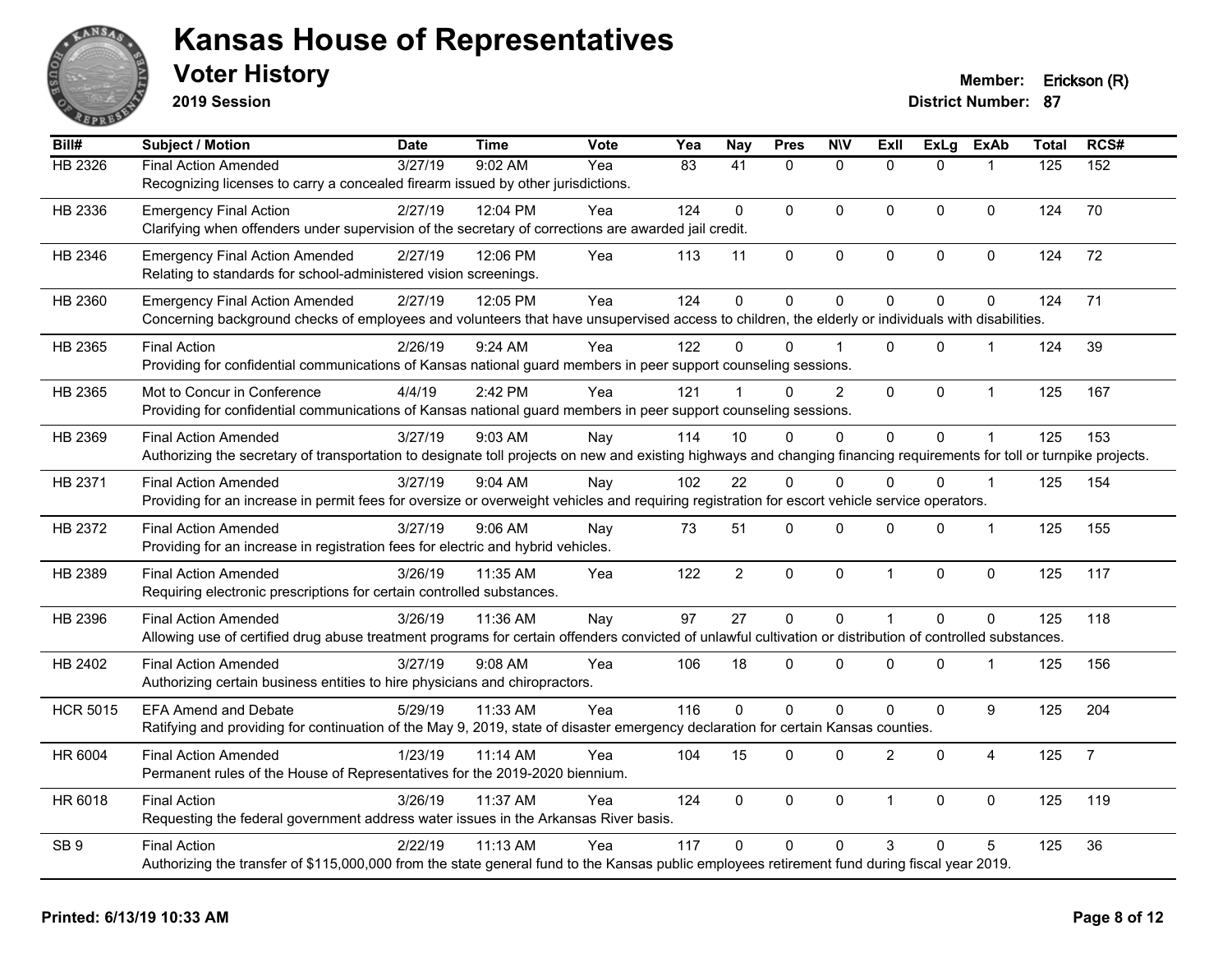

**2019 Session**

| Bill#        | <b>Subject / Motion</b>                                                                                                                                                                                                                                                                                                                                                                                                                                                                                                                                                                                                                                                                                                                                                                                                                                                                                                                                                                                                                                                                                                                                                                                                     | Date    | <b>Time</b> | Vote | Yea              | <b>Nay</b> | <b>Pres</b> | <b>NIV</b>   | ExII         | <b>ExLg</b>  | <b>ExAb</b>    | Total | RCS# |
|--------------|-----------------------------------------------------------------------------------------------------------------------------------------------------------------------------------------------------------------------------------------------------------------------------------------------------------------------------------------------------------------------------------------------------------------------------------------------------------------------------------------------------------------------------------------------------------------------------------------------------------------------------------------------------------------------------------------------------------------------------------------------------------------------------------------------------------------------------------------------------------------------------------------------------------------------------------------------------------------------------------------------------------------------------------------------------------------------------------------------------------------------------------------------------------------------------------------------------------------------------|---------|-------------|------|------------------|------------|-------------|--------------|--------------|--------------|----------------|-------|------|
| <b>SB 15</b> | <b>Final Action Amended</b>                                                                                                                                                                                                                                                                                                                                                                                                                                                                                                                                                                                                                                                                                                                                                                                                                                                                                                                                                                                                                                                                                                                                                                                                 | 3/26/19 | 11:39 AM    | Yea  | $\overline{124}$ | $\Omega$   | $\Omega$    | $\Omega$     |              | $\Omega$     | $\Omega$       | 125   | 120  |
|              | Amending the definition of "service-connected" in the Kansas police and firemen's retirement system.                                                                                                                                                                                                                                                                                                                                                                                                                                                                                                                                                                                                                                                                                                                                                                                                                                                                                                                                                                                                                                                                                                                        |         |             |      |                  |            |             |              |              |              |                |       |      |
| <b>SB 15</b> | Motion to adopt CCR                                                                                                                                                                                                                                                                                                                                                                                                                                                                                                                                                                                                                                                                                                                                                                                                                                                                                                                                                                                                                                                                                                                                                                                                         | 4/4/19  | 2:45 PM     | Yea  | 122              |            | $\Omega$    |              | $\Omega$     | $\Omega$     |                | 125   | 168  |
|              | Amending public health provisions relating to behavioral sciences regulatory board professional licensure, naturopathic doctor scope of practice and adult care home<br>licensure and receivership.                                                                                                                                                                                                                                                                                                                                                                                                                                                                                                                                                                                                                                                                                                                                                                                                                                                                                                                                                                                                                         |         |             |      |                  |            |             |              |              |              |                |       |      |
| <b>SB 16</b> | Final Action Sub Bill                                                                                                                                                                                                                                                                                                                                                                                                                                                                                                                                                                                                                                                                                                                                                                                                                                                                                                                                                                                                                                                                                                                                                                                                       | 3/26/19 | 11:57 AM    | Yea  | 63               | 61         | 0           | $\Omega$     |              | $\Omega$     | 0              | 125   | 121  |
|              | House Substitute for SB 16 by Committee on K-12 Education Budget - Making appropriations for the department of education for FY 2020 and FY 2021 in response to<br>litigation; increasing BASE aid for certain school years; and other amendments related to education.                                                                                                                                                                                                                                                                                                                                                                                                                                                                                                                                                                                                                                                                                                                                                                                                                                                                                                                                                     |         |             |      |                  |            |             |              |              |              |                |       |      |
| <b>SB 16</b> | Motion to adopt CCR                                                                                                                                                                                                                                                                                                                                                                                                                                                                                                                                                                                                                                                                                                                                                                                                                                                                                                                                                                                                                                                                                                                                                                                                         | 4/4/19  | 3:43 PM     | Nay  | 76               | 47         | 0           |              | $\mathbf 0$  | $\Omega$     | 1              | 125   | 170  |
|              | House Substitute for SB 16 by Committee on K-12 Education Budget - Making appropriations for the department of education for FY 2020 and FY 2021 in response to<br>litigation; increasing BASE aid for certain school years; and other amendments related to education.                                                                                                                                                                                                                                                                                                                                                                                                                                                                                                                                                                                                                                                                                                                                                                                                                                                                                                                                                     |         |             |      |                  |            |             |              |              |              |                |       |      |
| <b>SB 17</b> | <b>Final Action</b>                                                                                                                                                                                                                                                                                                                                                                                                                                                                                                                                                                                                                                                                                                                                                                                                                                                                                                                                                                                                                                                                                                                                                                                                         | 3/13/19 | 11:23 AM    | Nay  | 101              | 22         | 0           | 0            | $\mathbf 0$  | 0            | 1              | 124   | 85   |
|              | Requiring class M driver's licenses when operating a motorcycle registered under a temporary permit.                                                                                                                                                                                                                                                                                                                                                                                                                                                                                                                                                                                                                                                                                                                                                                                                                                                                                                                                                                                                                                                                                                                        |         |             |      |                  |            |             |              |              |              |                |       |      |
| <b>SB 18</b> | <b>Final Action Amended</b>                                                                                                                                                                                                                                                                                                                                                                                                                                                                                                                                                                                                                                                                                                                                                                                                                                                                                                                                                                                                                                                                                                                                                                                                 | 3/26/19 | 11:59 AM    | Yea  | 124              | $\Omega$   | 0           | $\mathbf 0$  | $\mathbf{1}$ | $\mathbf{0}$ | $\mathbf 0$    | 125   | 122  |
|              | Providing a process for the attorney general to enter into diversion agreements.                                                                                                                                                                                                                                                                                                                                                                                                                                                                                                                                                                                                                                                                                                                                                                                                                                                                                                                                                                                                                                                                                                                                            |         |             |      |                  |            |             |              |              |              |                |       |      |
| <b>SB 18</b> | Motion to adopt CCR<br>Providing a process for the attorney general to enter into diversion agreements; authorizing certain entities to access a criminal defendant's presentence investigation<br>report; amending the crime of counterfeiting currency; clarifying the definition of comparable offense under the Kansas criminal code, the timing of claiming error on<br>appeal, and the grounds for a motion to correct an illegal sentence; allowing use of certified drug abuse treatment programs for certain offenders convicted of unlawful<br>cultivation or distribution of controlled substances; amending available sanctions for violation of condition of postrelease supervision; increasing criminal penalties for<br>abuse of a child and involuntary manslaughter when the victim is under 6 years of age and making a presumption of unfitness against any parent convicted of either<br>crime; exempting certain victims from being considered an aggressor or participant as a mitigating factor when considering a departure sentence; requiring law<br>enforcement officers to provide information about timing of release from custody when an arrest is made following a domestic violence call. | 4/5/19  | 10:33 AM    | Yea  | 123              | $\Omega$   | 0           | 0            | $\Omega$     | 0            | $\overline{2}$ | 125   | 171  |
| <b>SB 20</b> | <b>Final Action Amended</b><br>Extending the judicial branch surcharge to fund the costs of non-judicial personnel.                                                                                                                                                                                                                                                                                                                                                                                                                                                                                                                                                                                                                                                                                                                                                                                                                                                                                                                                                                                                                                                                                                         | 3/26/19 | 12:00 PM    | Yea  | 118              | 6          | $\Omega$    | $\Omega$     |              | $\Omega$     | 0              | 125   | 123  |
| <b>SB 20</b> | Motion to adopt CCR                                                                                                                                                                                                                                                                                                                                                                                                                                                                                                                                                                                                                                                                                                                                                                                                                                                                                                                                                                                                                                                                                                                                                                                                         | 4/4/19  | 2:49 PM     | Yea  | 120              | 3          | 0           | 1            | $\mathbf 0$  | 0            | 1              | 125   | 169  |
|              | Extending the judicial branch surcharge to fund the costs of non-judicial personnel; extending recognition of tribal court judgments pursuant to supreme court rules.                                                                                                                                                                                                                                                                                                                                                                                                                                                                                                                                                                                                                                                                                                                                                                                                                                                                                                                                                                                                                                                       |         |             |      |                  |            |             |              |              |              |                |       |      |
| <b>SB 22</b> | <b>Final Action Amended</b>                                                                                                                                                                                                                                                                                                                                                                                                                                                                                                                                                                                                                                                                                                                                                                                                                                                                                                                                                                                                                                                                                                                                                                                                 | 3/8/19  | 8:46 AM     | Yea  | 76               | 43         | 0           | $\Omega$     | <sup>0</sup> |              |                | 124   | 79   |
|              | Kansas itemized deductions, election, providing for deferred foreign income, global intangible low-taxed income, business interest, capital contributions and FDIC<br>premiums income tax modifications; sales and compensating use tax, imposition of tax, nexus, remote sellers, marketplace facilitators, rate of tax on food and food<br>ingredients.                                                                                                                                                                                                                                                                                                                                                                                                                                                                                                                                                                                                                                                                                                                                                                                                                                                                   |         |             |      |                  |            |             |              |              |              |                |       |      |
| <b>SB 25</b> | <b>Final Action Sub Bill</b>                                                                                                                                                                                                                                                                                                                                                                                                                                                                                                                                                                                                                                                                                                                                                                                                                                                                                                                                                                                                                                                                                                                                                                                                | 3/26/19 | 12:04 PM    | Nay  | 99               | 25         | 0           | $\mathbf{0}$ |              | $\Omega$     | $\Omega$       | 125   | 124  |
|              | House Substitute for SB 25 by Committee on Appropriations - Appropriations for FY 2019, FY 2020, FY 2021 and FY 2022 for various sate agencies.                                                                                                                                                                                                                                                                                                                                                                                                                                                                                                                                                                                                                                                                                                                                                                                                                                                                                                                                                                                                                                                                             |         |             |      |                  |            |             |              |              |              |                |       |      |
| <b>SB 25</b> | Motion to Adopt CCR                                                                                                                                                                                                                                                                                                                                                                                                                                                                                                                                                                                                                                                                                                                                                                                                                                                                                                                                                                                                                                                                                                                                                                                                         | 5/3/19  | 10:30 PM    | Nay  | 42               | 81         | 0           |              | $\mathbf{0}$ | 0            |                | 125   | 194  |
|              | House Substitute for SB 25 by Committee on Appropriations - Appropriations for FY 2019, FY 2020, FY 2021 and FY 2022 for various sate agencies.                                                                                                                                                                                                                                                                                                                                                                                                                                                                                                                                                                                                                                                                                                                                                                                                                                                                                                                                                                                                                                                                             |         |             |      |                  |            |             |              |              |              |                |       |      |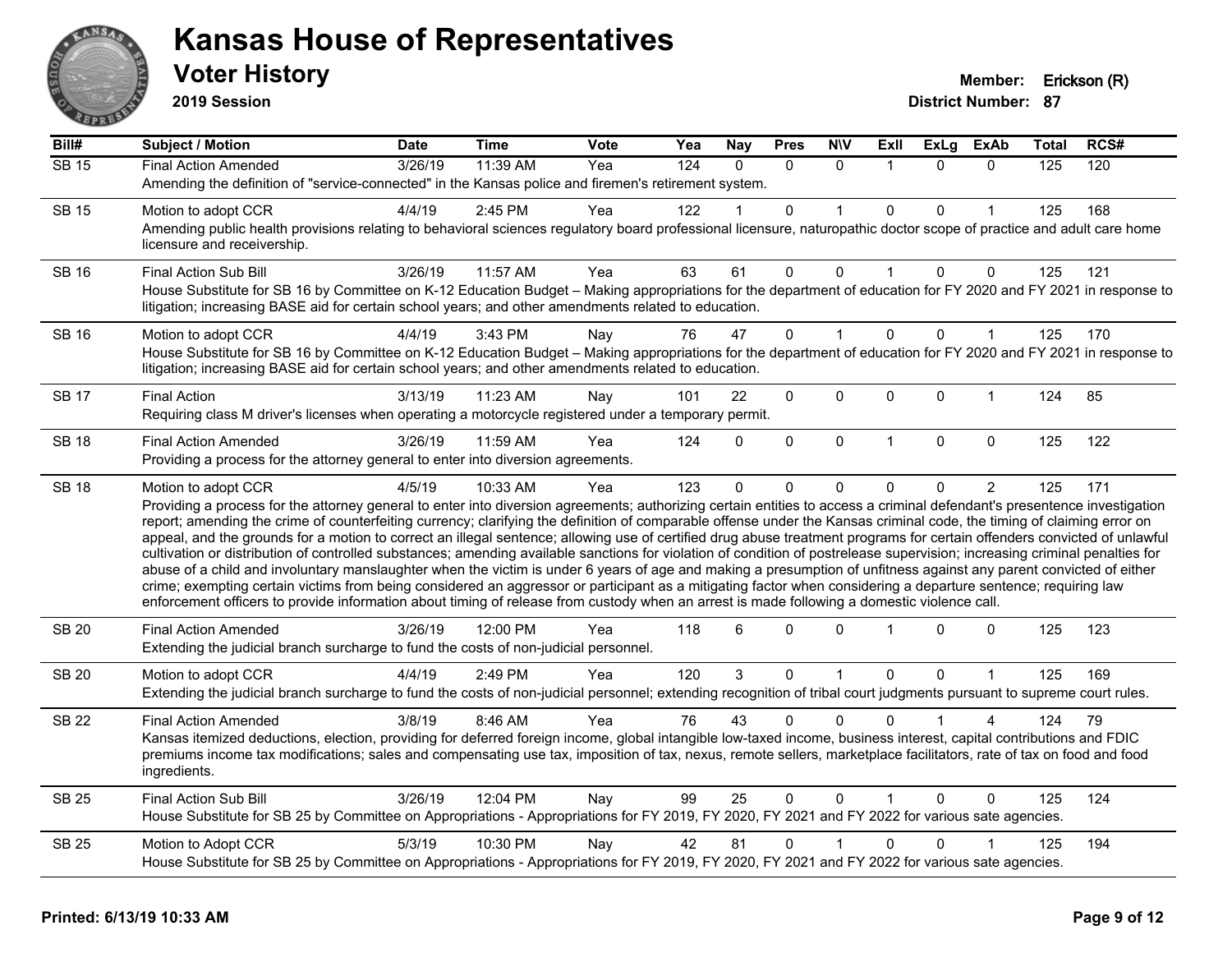

**2019 Session**

**Voter History Member: Erickson (R)** 

| Bill#            | Subject / Motion                                                                                                                                                               | <b>Date</b> | <b>Time</b> | Vote | Yea | <b>Nay</b>   | <b>Pres</b> | <b>NIV</b>     | ExII           | <b>ExLg</b>  | <b>ExAb</b>    | <b>Total</b>     | RCS# |
|------------------|--------------------------------------------------------------------------------------------------------------------------------------------------------------------------------|-------------|-------------|------|-----|--------------|-------------|----------------|----------------|--------------|----------------|------------------|------|
| SB <sub>25</sub> | Motion to adopt CCR                                                                                                                                                            | 5/4/19      | 8:50 PM     | Yea  | 79  | 45           | $\Omega$    | $\Omega$       | $\Omega$       | $\Omega$     |                | $\overline{125}$ | 195  |
|                  | House Substitute for SB 25 by Committee on Appropriations - Appropriations for FY 2019, FY 2020, FY 2021 and FY 2022 for various sate agencies.                                |             |             |      |     |              |             |                |                |              |                |                  |      |
| <b>SB 25</b>     | Consideration of Veto                                                                                                                                                          | 5/29/19     | 1:35 PM     | Yea  | 86  | 30           | $\Omega$    | $\Omega$       | $\Omega$       | 0            | 9              | 125              | 206  |
|                  | House Substitute for SB 25 by Committee on Appropriations - Appropriations for FY 2019, FY 2020, FY 2021 and FY 2022 for various sate agencies.                                |             |             |      |     |              |             |                |                |              |                |                  |      |
| <b>SB 28</b>     | <b>Final Action Amended</b>                                                                                                                                                    | 3/26/19     | 12:05 PM    | Yea  | 123 | $\mathbf{1}$ | $\Omega$    | $\mathbf{0}$   | $\overline{1}$ | $\mathbf{0}$ | 0              | 125              | 125  |
|                  | Updating the expiration date of risk-based capital instructions.                                                                                                               |             |             |      |     |              |             |                |                |              |                |                  |      |
| <b>SB 28</b>     | Motion to adopt CCR                                                                                                                                                            | 5/5/19      | 12:16 AM    | Nay  | 87  | 36           | $\Omega$    | $\overline{2}$ | $\Omega$       | $\Omega$     | $\Omega$       | 125              | 199  |
|                  | Creating an affirmative defense to the crime of possession of a controlled substance for possession of certain medical treatments; amending podiatrist qualifications.         |             |             |      |     |              |             |                |                |              |                |                  |      |
| SB 39            | <b>Final Action</b>                                                                                                                                                            | 3/13/19     | 11:24 AM    | Yea  | 122 | $\mathbf 1$  | 0           | $\mathbf 0$    | $\mathbf 0$    | 0            | $\mathbf 1$    | 124              | 86   |
|                  | Compensation for warranty services under the vehicle dealers and manufacturers licensing act.                                                                                  |             |             |      |     |              |             |                |                |              |                |                  |      |
|                  |                                                                                                                                                                                |             |             |      |     |              |             |                |                |              |                |                  |      |
| <b>SB 40</b>     | <b>Final Action</b><br>Removing expired warning provision for approach of an emergency vehicle traffic violation.                                                              | 3/20/19     | 11:28 AM    | Yea  | 123 | 0            | 0           | $\pmb{0}$      | $\mathbf 0$    | 0            | $\overline{c}$ | 125              | 89   |
|                  |                                                                                                                                                                                |             |             |      |     |              |             |                |                |              |                |                  |      |
| <b>SB 41</b>     | <b>Final Action</b>                                                                                                                                                            | 3/20/19     | 11:36 AM    | Yea  | 109 | 14           | $\Omega$    | $\mathbf 0$    | $\mathbf{0}$   | $\mathbf{0}$ | $\overline{2}$ | 125              | 90   |
|                  | Clarifying that a violation of the statute requiring seat belt use is a traffic infraction.                                                                                    |             |             |      |     |              |             |                |                |              |                |                  |      |
| SB 53            | <b>Final Action Amended</b>                                                                                                                                                    | 3/26/19     | 12:07 PM    | Nay  | 88  | 36           | 0           | $\mathbf 0$    | $\overline{1}$ | 0            | $\mathbf 0$    | 125              | 126  |
|                  | Designating the official red and white wine grapes of Kansas.                                                                                                                  |             |             |      |     |              |             |                |                |              |                |                  |      |
| <b>SB 53</b>     | Motion to adopt CCR                                                                                                                                                            | 5/5/19      | 12:20 AM    | Yea  | 123 | $\mathbf 0$  | 0           | $\overline{2}$ | $\pmb{0}$      | 0            | $\mathbf 0$    | 125              | 200  |
|                  | Updating certain emergency medical services-related statutes.                                                                                                                  |             |             |      |     |              |             |                |                |              |                |                  |      |
| <b>SB 59</b>     | <b>Final Action</b>                                                                                                                                                            | 3/20/19     | 11:38 AM    | Nay  | 115 | 8            | $\Omega$    | $\Omega$       | $\Omega$       | $\Omega$     | $\overline{2}$ | 125              | 91   |
|                  | Eudora community library district act.                                                                                                                                         |             |             |      |     |              |             |                |                |              |                |                  |      |
| SB 60            | <b>Final Action</b>                                                                                                                                                            | 3/26/19     | 12:08 PM    | Nay  | 107 | 17           | 0           | $\pmb{0}$      | $\mathbf{1}$   | 0            | $\mathbf 0$    | 125              | 127  |
|                  | Amending Kansas real estate commission licensing provisions for brokers and sales persons.                                                                                     |             |             |      |     |              |             |                |                |              |                |                  |      |
| SB 63            | <b>Final Action Amended</b>                                                                                                                                                    | 3/26/19     | 12:09 PM    | Yea  | 124 | $\mathbf 0$  | 0           | $\pmb{0}$      | $\overline{1}$ | 0            | 0              | 125              | 128  |
|                  | Allowing cities to authorize the use of transportation network company signs in vehicles.                                                                                      |             |             |      |     |              |             |                |                |              |                |                  |      |
| SB 63            | Motion to adopt CCR                                                                                                                                                            | 4/5/19      | 3:31 PM     | ExAb | 101 | 20           | $\Omega$    | $\Omega$       | $\Omega$       | $\Omega$     | $\overline{4}$ | 125              | 184  |
|                  | Allowing lighting devices in transportation network company vehicles; regulating the operation of electric-assisted scooters; allowing for the installation of certain light   |             |             |      |     |              |             |                |                |              |                |                  |      |
|                  | screening material on windshields; allowing all-terrain and work-site utility vehicles to operate on a federal or state highway; requiring vehicles to stop for on-track train |             |             |      |     |              |             |                |                |              |                |                  |      |
|                  | equipment                                                                                                                                                                      |             |             |      |     |              |             |                |                |              |                |                  |      |
| SB 66            | <b>Final Action Amended</b>                                                                                                                                                    | 3/26/19     | 12:10 PM    | Yea  | 123 | $\mathbf{1}$ | $\Omega$    | $\Omega$       | $\overline{1}$ | $\Omega$     | $\mathbf{0}$   | 125              | 129  |
|                  | Exempting certain domestic insurers from filing enterprise risk reports.                                                                                                       |             |             |      |     |              |             |                |                |              |                |                  |      |
| SB 67            | <b>Final Action Amended</b>                                                                                                                                                    | 3/26/19     | 12:11 PM    | Yea  | 124 | 0            | 0           | $\mathbf 0$    | $\mathbf 1$    | 0            | $\mathbf 0$    | 125              | 130  |
|                  | Requiring notification to patients that the effects of a medication abortion may be reversible.                                                                                |             |             |      |     |              |             |                |                |              |                |                  |      |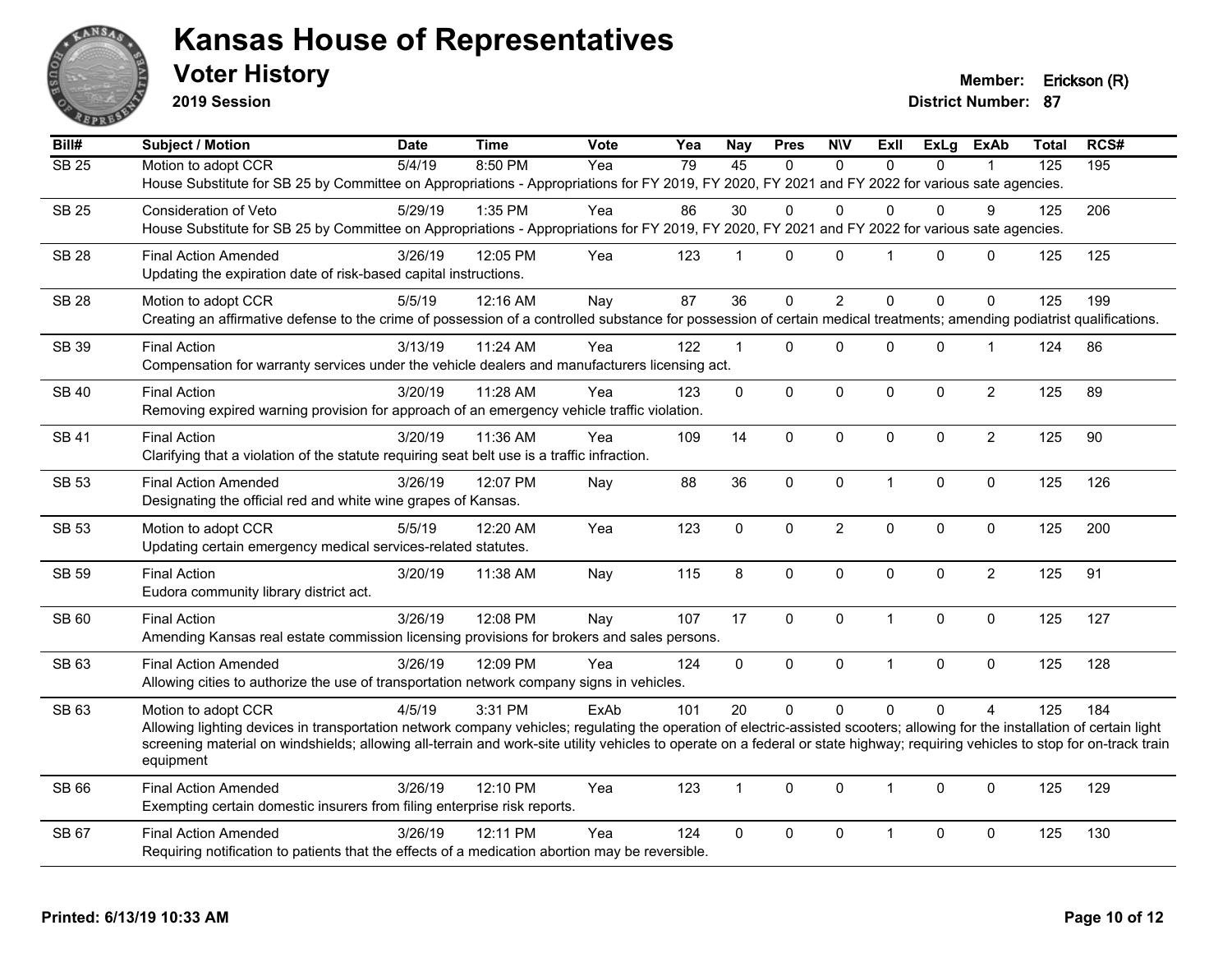

**2019 Session**

| Bill#         | <b>Subject / Motion</b>                                                                                                                                                                                                                                                                          | <b>Date</b> | <b>Time</b> | <b>Vote</b> | Yea | <b>Nay</b>     | <b>Pres</b>  | <b>NIV</b>   | <b>Exll</b> | <b>ExLg</b> | <b>ExAb</b>    | <b>Total</b> | RCS# |
|---------------|--------------------------------------------------------------------------------------------------------------------------------------------------------------------------------------------------------------------------------------------------------------------------------------------------|-------------|-------------|-------------|-----|----------------|--------------|--------------|-------------|-------------|----------------|--------------|------|
| SB 67         | Motion to adopt CCR<br>Requiring notification to patients that the effects of a medication abortion may be reversible.                                                                                                                                                                           | 4/5/19      | 5:24 PM     | ExAb        | 85  | 35             | $\Omega$     | $\mathbf{0}$ | 0           | 0           | 5              | 125          | 188  |
| <b>SB 67</b>  | Consideration of Veto<br>Requiring notification to patients that the effects of a medication abortion may be reversible.                                                                                                                                                                         | 5/1/19      | 1:02 PM     | Yea         | 82  | 43             | $\mathbf 0$  | $\mathbf{0}$ | $\Omega$    | $\mathbf 0$ | $\mathbf{0}$   | 125          | 190  |
| SB 68         | <b>Final Action</b><br>Prohibiting cities from requiring a valid contract franchise ordinance for the provision of wireless telecommunications services.                                                                                                                                         | 3/26/19     | 12:13 PM    | Yea         | 112 | 12             | 0            | $\pmb{0}$    | 1           | 0           | $\pmb{0}$      | 125          | 131  |
| SB 69         | <b>Final Action Amended</b><br>Substitute for SB 69 by Committee on Utilities - Requiring an electric rate study of certain electric utilities.                                                                                                                                                  | 3/26/19     | 12:15 PM    | Yea         | 117 |                | $\mathbf{0}$ | $\mathbf{0}$ |             | $\mathbf 0$ | $\mathbf{0}$   | 125          | 132  |
| <b>SB 70</b>  | <b>Final Action Amended</b><br>Allowing for temporary permits for the selling and serving of alcoholic liquor.                                                                                                                                                                                   | 3/27/19     | 9:09 AM     | Yea         | 119 | 5              | 0            | $\pmb{0}$    | 0           | 0           | $\mathbf{1}$   | 125          | 157  |
| <b>SB70</b>   | Motion to adopt CCR<br>Alcoholic liquor amendments relating to temporary permits, delivery of alcoholic liquors to consumers, common consumption areas and producer permits.                                                                                                                     | 4/5/19      | 11:02 AM    | Yea         | 119 | $\overline{A}$ | $\Omega$     | $\Omega$     | $\Omega$    | $\Omega$    | $\overline{2}$ | 125          | 173  |
| <b>SB71</b>   | <b>Final Action</b><br>Eliminating the expiration of the postsecondary technical education authority and requiring a report to the legislature.                                                                                                                                                  | 3/26/19     | 12:16 PM    | Yea         | 123 |                | $\Omega$     | $\Omega$     |             | $\Omega$    | $\mathbf{0}$   | 125          | 133  |
| <b>SB77</b>   | <b>Final Action Amended</b><br>Requiring the department for children and families to offer services to children with problem sexual behavior and to such child's family.                                                                                                                         | 3/26/19     | 12:17 PM    | Yea         | 124 | $\Omega$       | $\Omega$     | $\Omega$     |             | $\Omega$    | $\mathbf{0}$   | 125          | 134  |
| <b>SB78</b>   | <b>Final Action Amended</b><br>Regulating assignment of rights or benefits to a residential contractor under a property and casualty insurance policy insuring residential real estate.                                                                                                          | 3/26/19     | 12:18 PM    | Yea         | 123 |                | $\Omega$     | $\Omega$     |             | $\Omega$    | $\mathbf{0}$   | 125          | 135  |
| <b>SB78</b>   | Motion to Adopt CCR<br>Regulating assignment of rights or benefits to a residential contractor under a property and casualty insurance policy insuring residential real estate; enacting housing<br>protections for victims of domestic violence, sexual assault, human trafficking or stalking. | 4/5/19      | 10:50 AM    | Nay         | 100 | 23             | $\Omega$     | $\Omega$     | $\Omega$    | $\Omega$    | $\overline{2}$ | 125          | 172  |
| <b>SB 82</b>  | <b>Final Action</b><br>Updating the state banking code.                                                                                                                                                                                                                                          | 3/26/19     | 12:19 PM    | Yea         | 124 | $\mathbf{0}$   | 0            | $\mathbf 0$  | 1           | $\mathbf 0$ | $\mathbf 0$    | 125          | 136  |
| <b>SB 90</b>  | <b>Final Action</b><br>Extending the tax credit under the center for entrepreneurship act to financial institutions and increasing the annual tax credit limit for all contributors.                                                                                                             | 3/26/19     | 12:20 PM    | Yea         | 122 | $\overline{2}$ | $\mathbf 0$  | $\mathbf 0$  | 1           | 0           | $\mathbf 0$    | 125          | 137  |
| <b>SB 94</b>  | <b>Final Action</b><br>Establishing a minimum course duration for motor vehicle accident prevention courses.                                                                                                                                                                                     | 3/26/19     | 12:22 PM    | Yea         | 120 | 4              | $\Omega$     | $\mathbf{0}$ | 1           | $\mathbf 0$ | $\mathbf{0}$   | 125          | 138  |
| <b>SB 97</b>  | <b>Final Action</b><br>Division of vehicles registering fleet vehicles.                                                                                                                                                                                                                          | 3/26/19     | 12:23 PM    | Yea         | 124 | $\mathbf{0}$   | $\Omega$     | $\mathbf{0}$ | $\mathbf 1$ | $\Omega$    | $\mathbf{0}$   | 125          | 139  |
| <b>SB 105</b> | <b>Final Action</b><br>Elections; cities; date for taking office.                                                                                                                                                                                                                                | 3/25/19     | 10:33 AM    | Yea         | 124 | $\Omega$       | $\Omega$     | $\mathbf{0}$ | 1           | $\Omega$    | $\mathbf{0}$   | 125          | 103  |